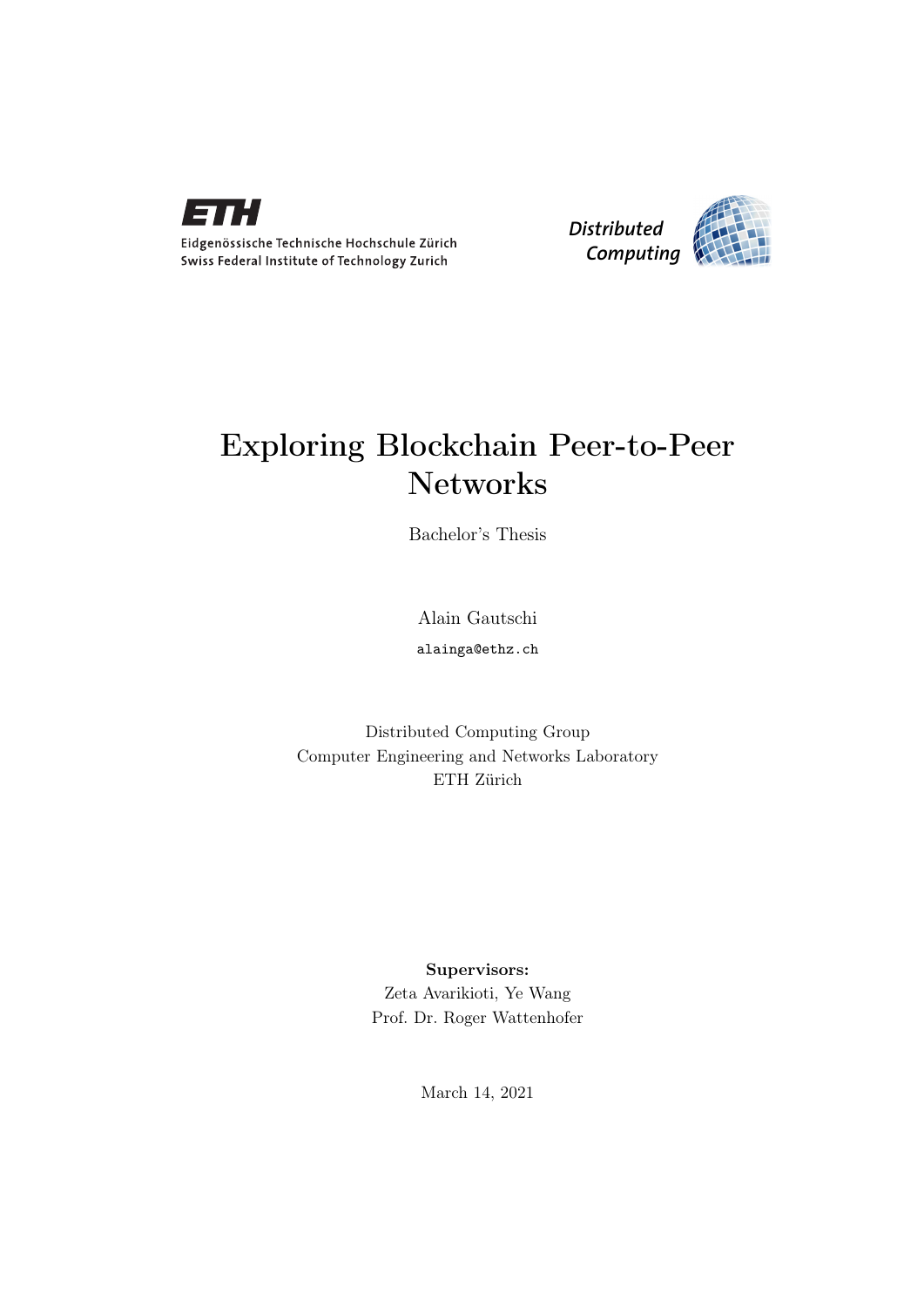# Acknowledgements

<span id="page-1-0"></span>I thank my supervisors Zeta and Ye for their help and fresh ideas. I am grateful for my family's endless support.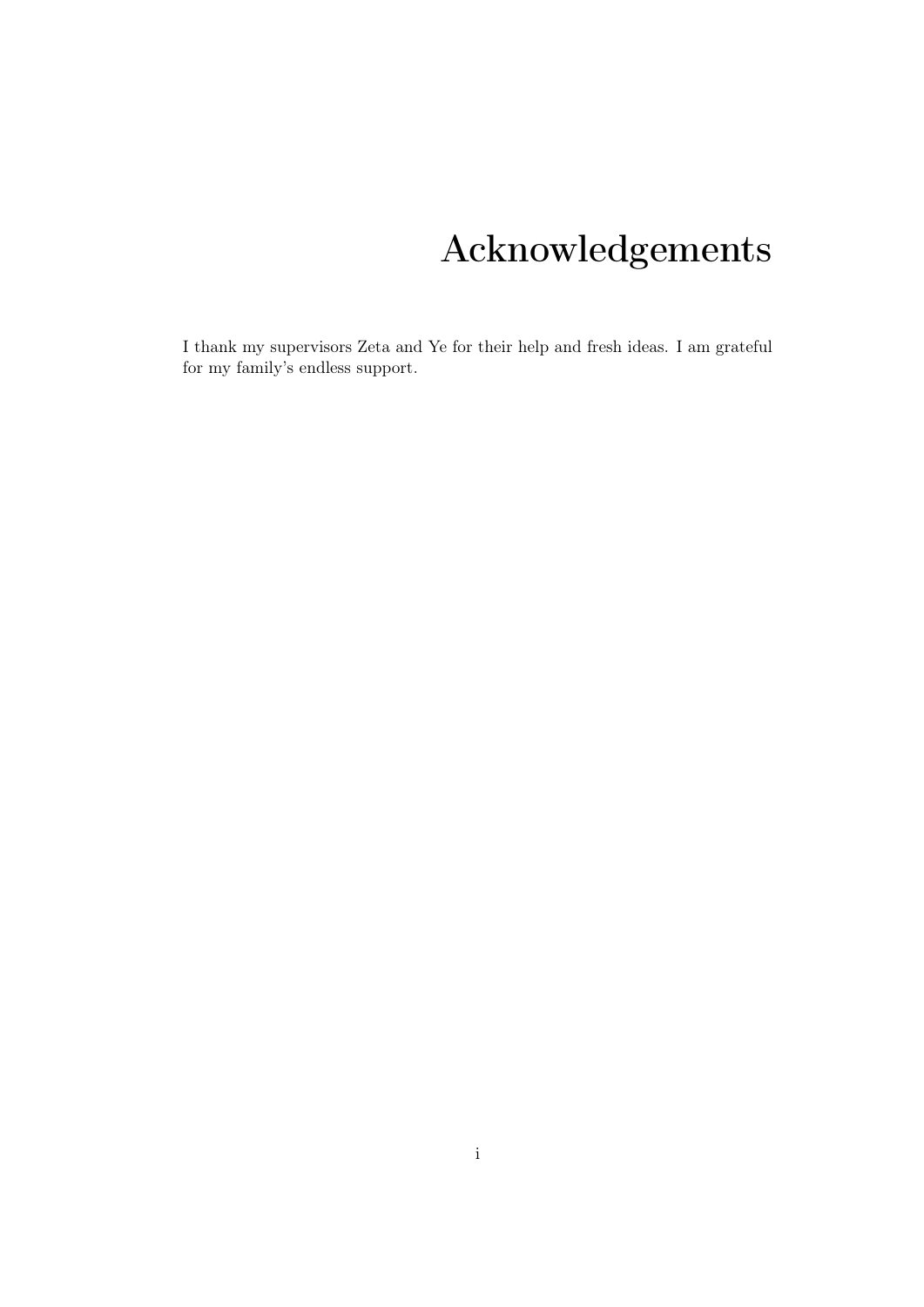# Abstract

<span id="page-2-0"></span>The rise of cryptocurrencies like Bitcoin and Ethereum attracts a lot of attention, also from attackers. In order to secure blockchain systems, one first needs to understand their networks. And this is what we try to do in this thesis. We compare degrees, clustering coefficients, shortest paths and closeness centrality of simulated Bitcoin and Ethereum networks. Furthermore, we build a theoretical model to calculate these properties in theory and compare them to the results of simulations. We find that the centrality of a node is dependant on the time it was added and that Ethereum-like networks have a linear construction process, which leads to high clustering.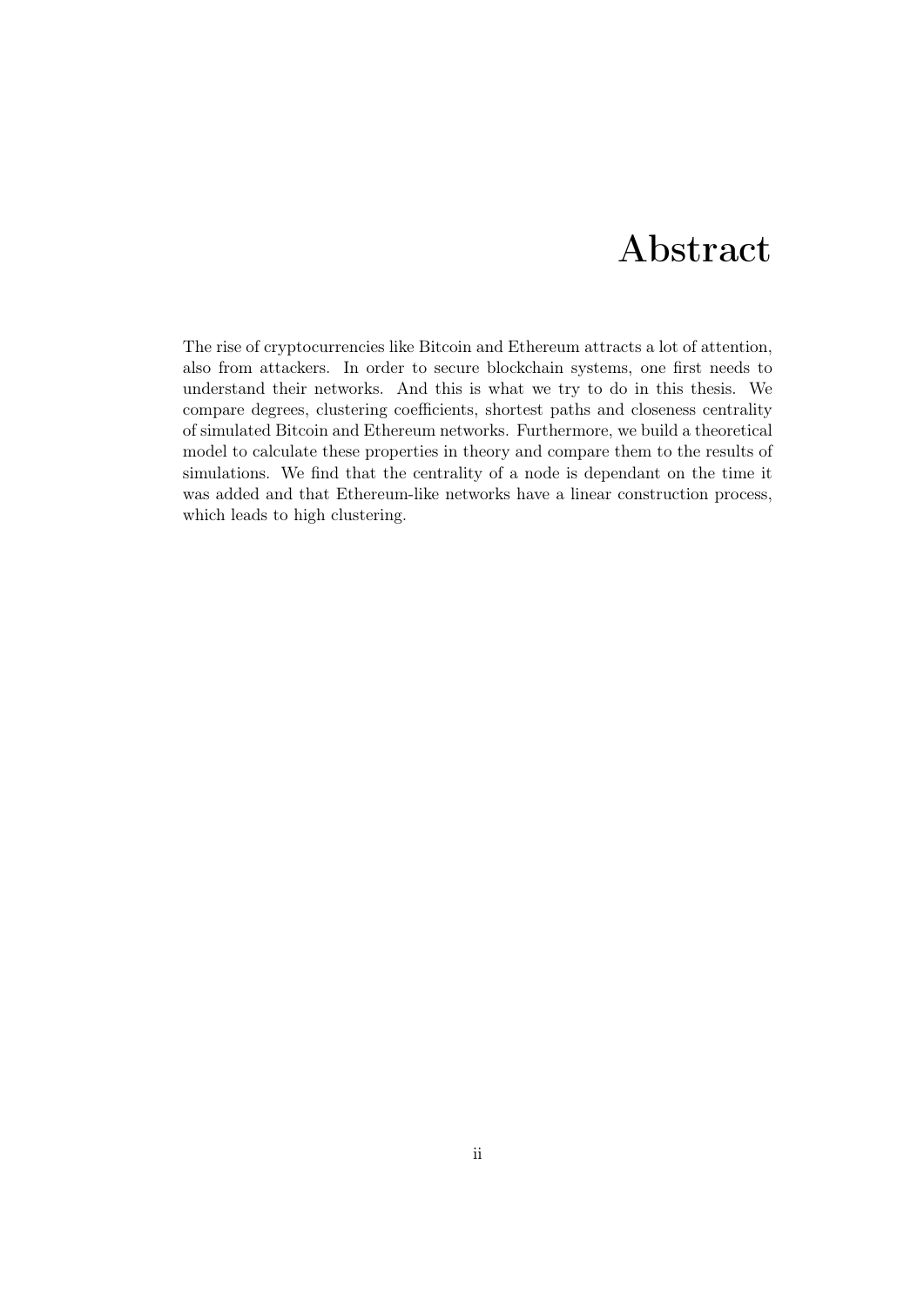# **Contents**

|                | <b>Acknowledgements</b><br>$\mathbf{i}$<br><b>Abstract</b><br>ii |                                                                                                    |                |  |  |  |  |  |  |  |
|----------------|------------------------------------------------------------------|----------------------------------------------------------------------------------------------------|----------------|--|--|--|--|--|--|--|
|                |                                                                  |                                                                                                    |                |  |  |  |  |  |  |  |
| 1              |                                                                  | Introduction                                                                                       |                |  |  |  |  |  |  |  |
|                | 1.1                                                              |                                                                                                    | $\mathbf{1}$   |  |  |  |  |  |  |  |
|                | 1.2                                                              |                                                                                                    | $\mathbf{1}$   |  |  |  |  |  |  |  |
|                | 1.3                                                              | Contribution<br><u>. Kanada ana kanada ana kanada ana kanada ana kanada an</u>                     | $\overline{2}$ |  |  |  |  |  |  |  |
| $\overline{2}$ |                                                                  | Background & Simulation Setup                                                                      |                |  |  |  |  |  |  |  |
|                | 2.1                                                              |                                                                                                    | 3              |  |  |  |  |  |  |  |
|                | 2.2                                                              |                                                                                                    | 3              |  |  |  |  |  |  |  |
|                | 2.3                                                              | Simulation setup $\ldots \ldots \ldots \ldots \ldots \ldots \ldots \ldots \ldots \ldots$           | 4              |  |  |  |  |  |  |  |
| 3              | <b>Simulations</b>                                               |                                                                                                    |                |  |  |  |  |  |  |  |
|                | 3.1                                                              |                                                                                                    | $\overline{5}$ |  |  |  |  |  |  |  |
|                | 3.2                                                              |                                                                                                    | 6              |  |  |  |  |  |  |  |
|                | 3.3                                                              |                                                                                                    | $\overline{7}$ |  |  |  |  |  |  |  |
|                | 3.4                                                              | <b>Closeness</b>                                                                                   | $\overline{7}$ |  |  |  |  |  |  |  |
|                | 3.5                                                              |                                                                                                    | 8              |  |  |  |  |  |  |  |
| 4              | <b>Theoretical Model</b><br>10                                   |                                                                                                    |                |  |  |  |  |  |  |  |
|                | 4.1                                                              |                                                                                                    | 10             |  |  |  |  |  |  |  |
|                | 4.2                                                              |                                                                                                    | 11             |  |  |  |  |  |  |  |
|                | 4.3                                                              |                                                                                                    | 12             |  |  |  |  |  |  |  |
|                | 4.4                                                              |                                                                                                    | 14             |  |  |  |  |  |  |  |
|                |                                                                  | 4.4.1                                                                                              | 14             |  |  |  |  |  |  |  |
|                |                                                                  | 4.4.2                                                                                              | 16             |  |  |  |  |  |  |  |
|                |                                                                  | 4.4.3<br>Closeness<br>والمتعاونة والمتعاونة والمتعاونة والمتعاونة والمتعاونة والمتعاونة والمتعاونة | 16             |  |  |  |  |  |  |  |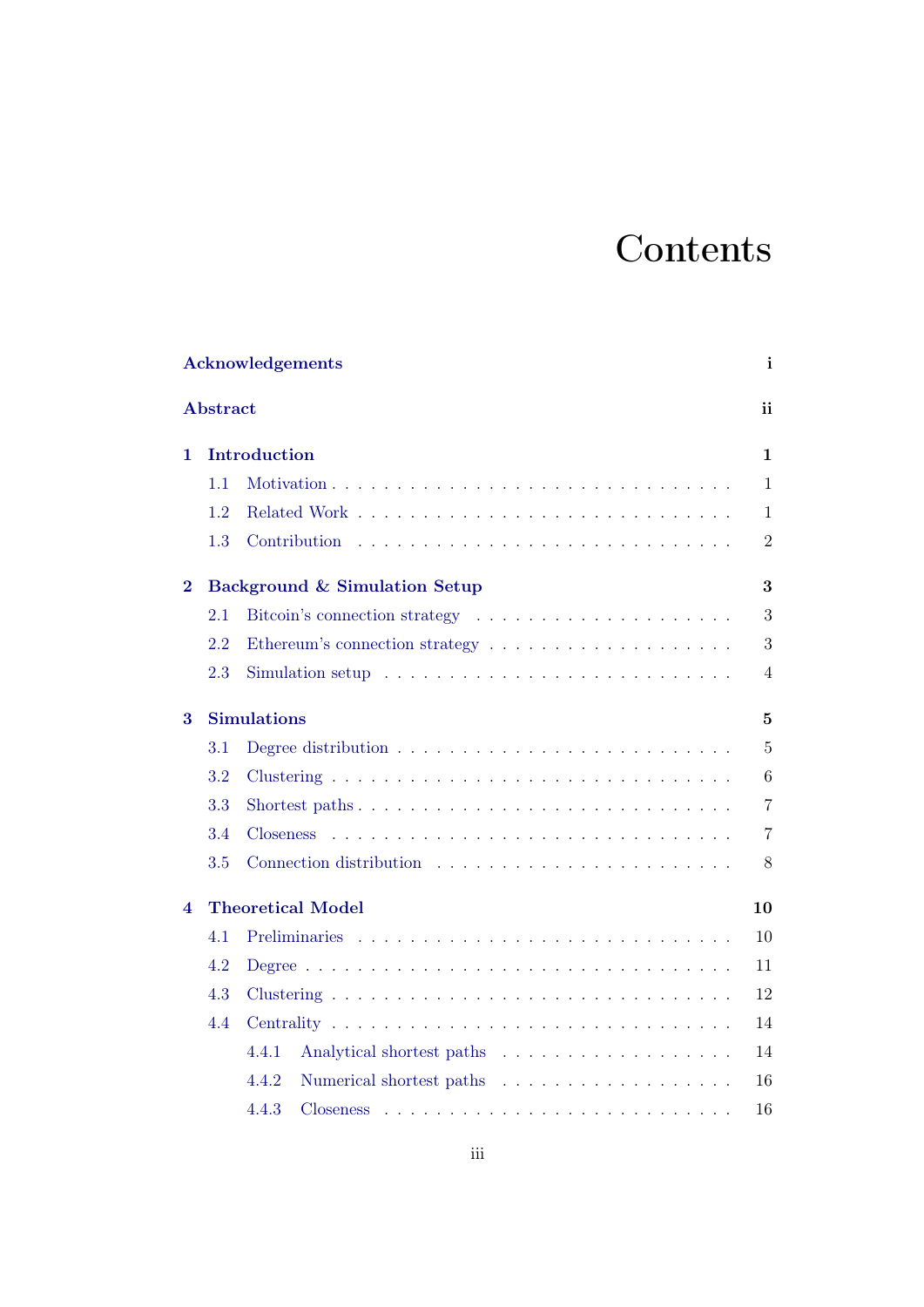| <b>CONTENTS</b> |  | 1 V Z |  |
|-----------------|--|-------|--|
|                 |  |       |  |

| $5^{\circ}$ | <b>Discussion</b>   |                            |     |  |  |
|-------------|---------------------|----------------------------|-----|--|--|
|             | 5.1                 |                            | -18 |  |  |
|             |                     |                            |     |  |  |
|             |                     | 6 Conclusion & Future Work | 20  |  |  |
|             |                     |                            | -20 |  |  |
|             | 62                  |                            |     |  |  |
|             | <b>Bibliography</b> |                            |     |  |  |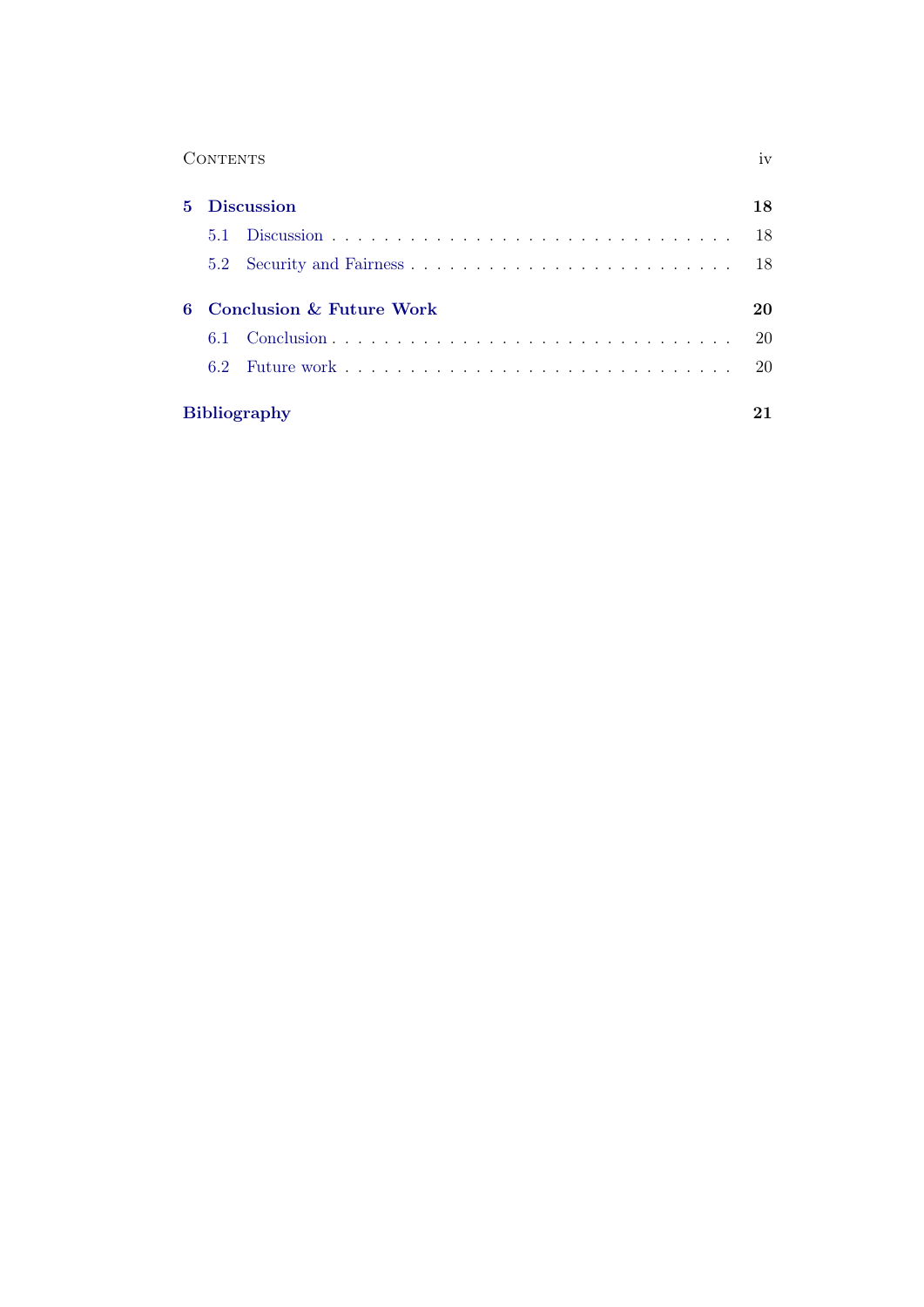# CHAPTER<sub>1</sub> Introduction

# <span id="page-5-1"></span><span id="page-5-0"></span>1.1 Motivation

Bitcoin is considered to be one of the most valuable electronic currencies currently. As of March 2021, the price of each bitcoin is as high as \$50,000. Driven by such interests, tens of thousands of people are incentivized to attack the Bitcoin network every day, which has caused great concern for the security of the Bitcoin network. Other blockchain systems also face the same security threat. Research on blockchain has mainly focused on Layer 1 and Layer 2 technologies, i.e., on designing consensus protocols and off-chain scaling solutions. However, for these layers to work properly, the network layer (Layer 0) has to maintain certain properties and guarantees, since all the data between the nodes of a blockchain system are exchanged via peer-to-peer communication.

### <span id="page-5-2"></span>1.2 Related Work

We were able to build upon the work of [\[1\]](#page-25-1), which provided a theoretical model for the degree distribution of unbounded networks and the basis of the simulations. A great overview on the topic of networks can be found in the work of Albert et al. [\[2\]](#page-25-2). Marcus et al. described the Ethereum peer-to-peer network [\[3\]](#page-25-3) and demonstrated attacks on Ethereum which together with [\[4\]](#page-25-4), [\[5\]](#page-25-5), and [\[6\]](#page-25-6) emphasized the importance of the topology of blockchain networks. The recursive paths approach in [\[7\]](#page-25-7) delivered analytical results for the shortest path distribution in random graphs, which we adjust to specific node pairs in growing peer-to-peer networks. Path lengths in configuration model networks were discussed in [\[8\]](#page-25-8), which showed not to be of use for this thesis, as it does not account for the construction mechanism of a network.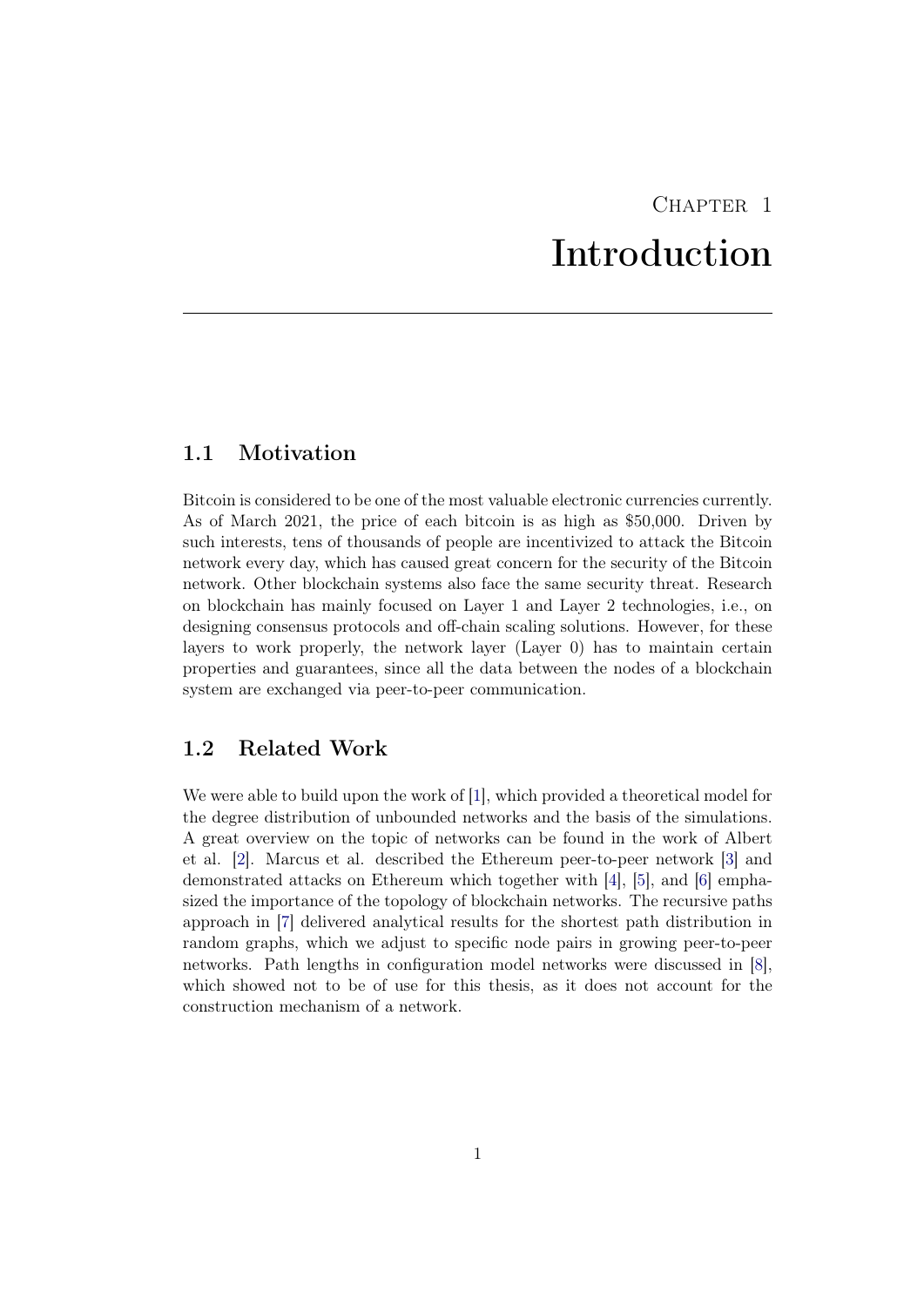# <span id="page-6-0"></span>1.3 Contribution

In this thesis, we want to understand what properties these networks have, what mechanism constitute these properties and how they may affect the security and fairness of a blockchain peer-to-peer network. We simulate Bitcoin and Ethereum networks and compare their properties. Furthermore, we build a theoretical model which allows us to compute the degree distribution, clustering coefficients, shortest paths and closeness centrality of such networks. We show the consequences of parameter choice on the network topology. Moreover, we exhibit that the connectivity of nodes in Ethereum-like networks is strongly dependant on the time when they were added.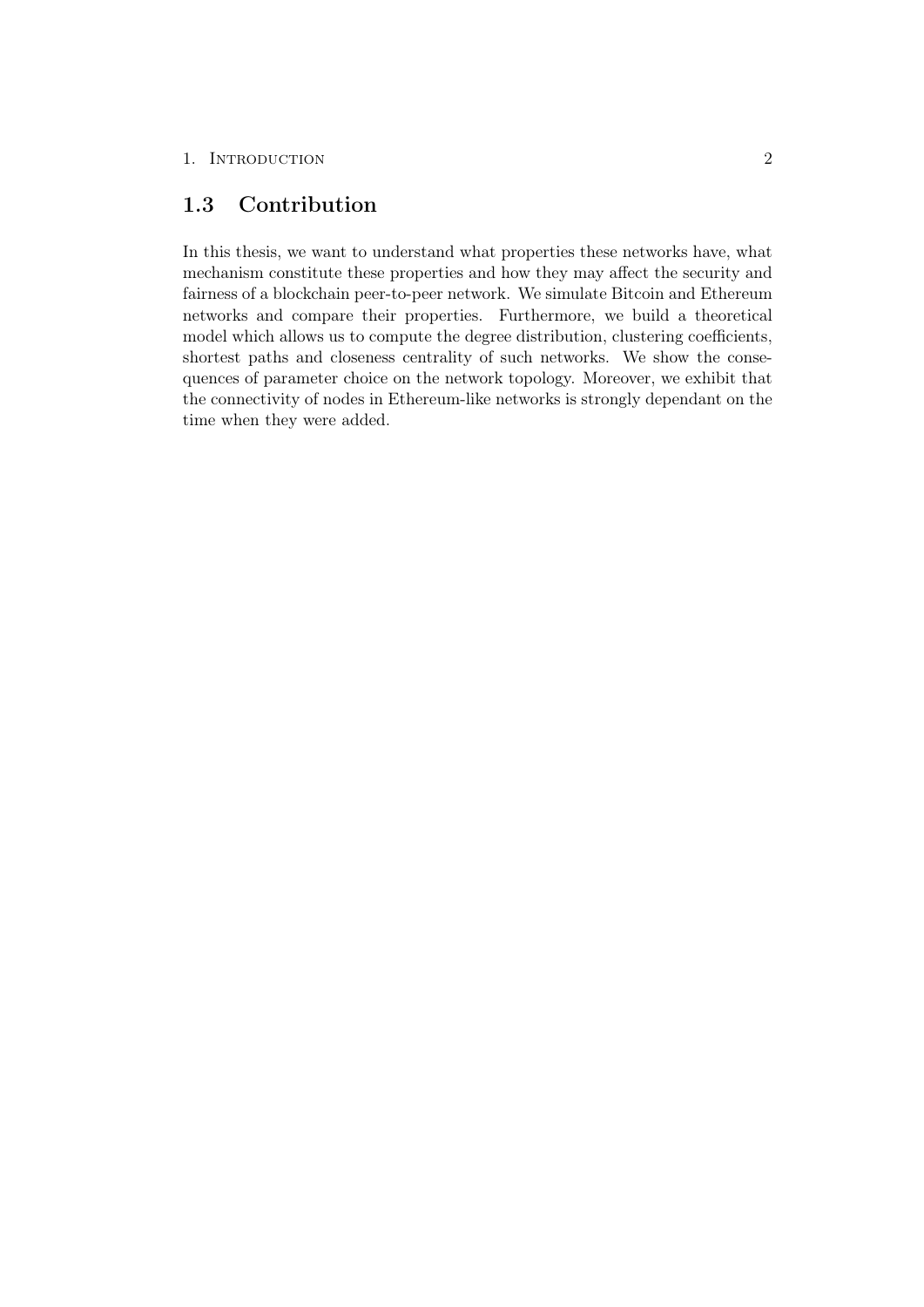# $CHAPTER$  2

# <span id="page-7-0"></span>Background & Simulation Setup

In peer-to-peer networks, computers directly connect and communicate with each other without the need of a central instance. This enables powerful technologies like blockchains. An outgoing connection is a connection which a node initiates itself, whereas an incoming connection was initiated by another node. The inbound and outbound distribution specifies the choice of bounds on the number of incoming and outgoing connections. When the connection was successful, we speak of peers or neighbours. We describe the default setting in the following.

# <span id="page-7-1"></span>2.1 Bitcoin's connection strategy

A Bitcoin node tries to reach 8 outgoing connections, which it chooses from its address table at random, and allows for a total of 125 connections, limiting the incoming connections at 117 [\[1\]](#page-25-1).

### <span id="page-7-2"></span>2.2 Ethereum's connection strategy

An Ethereum node is allowed to have up to 13 outgoing connections and accepts by default at most 17 incoming connections [\[9\]](#page-25-9). In Ethereum, the mechanism of choosing which nodes to connect to, differs quite a bit from Bitcoin's.

In a first step, an Ethereum node chooses 6 random addresses from all addresses known and additionally fills the lookup buffer with up to 16 addresses.

It then tries in a second step to connect iteratively to those 22 nodes until it reaches a max of 13 outgoing connections. So the number of outgoing connections a node can initiate is dependant first, on how many addresses it can put into the *lookup buffer*, which we can safely assume is always 16 for a sufficient large network, and second, how many of those nodes accept the connection.

If the lookup buffer is smaller than  $(13 - \text{\#outgoing connections})$ , it starts a new discovery task which fills up the lookup buffer with new addresses [\[3\]](#page-25-3). The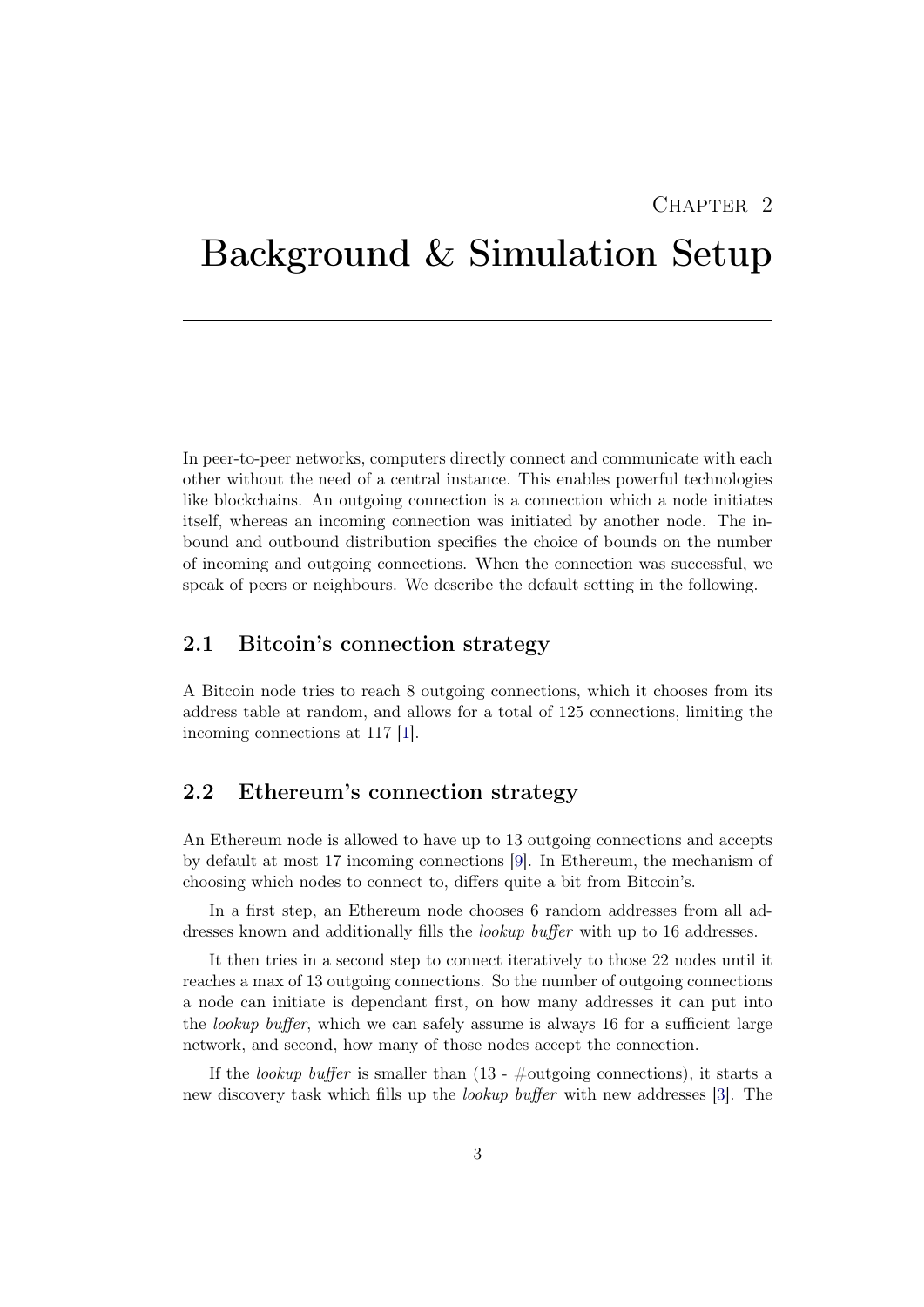#### 2. BACKGROUND & SIMULATION SETUP 4

more strictly limited Ethereum nodes, in terms of connection bounds, leads to many full nodes which can not accept any more connections. This makes it harder for new nodes to find other nodes which still accept incoming connections. As we will see later, this strongly affects the topology of the Ethereum network.

### <span id="page-8-0"></span>2.3 Simulation setup

In the following chapters, we refer to different models and simulations. First, we run full simulations called full sim bitcoin and full sim ethereum.

The notions *theoretical bitcoin* and *theoretical ethereum* represent the respective theoretical models descriped in Chapter [4.](#page-14-0)

As the theoretical model does not suffice for the calculations of centrality, we construct random networks called random bitcoin and random ethereum. In the random networks, we iteratively add one node, choose 8, respectively 13 random nodes from the network and connect them, if they do not already have 125, respectively 25 connections.

The properties of those random networks are then compared with results from the simulations lite sim bitcoin and lite sim ethereum. These lite simulations are limited to the functionality of the initial connection establishing in order to deliver comparable results. So nodes only have one chance to connect with peers, which is at the time when they are added to the network.

All results are from networks of 3000 nodes. We run 10 simulations for each strategy and show the average results. The code used in this thesis was taken from [\[1\]](#page-25-1) and modified and completed. The repository can be found here [\[10\]](#page-25-10).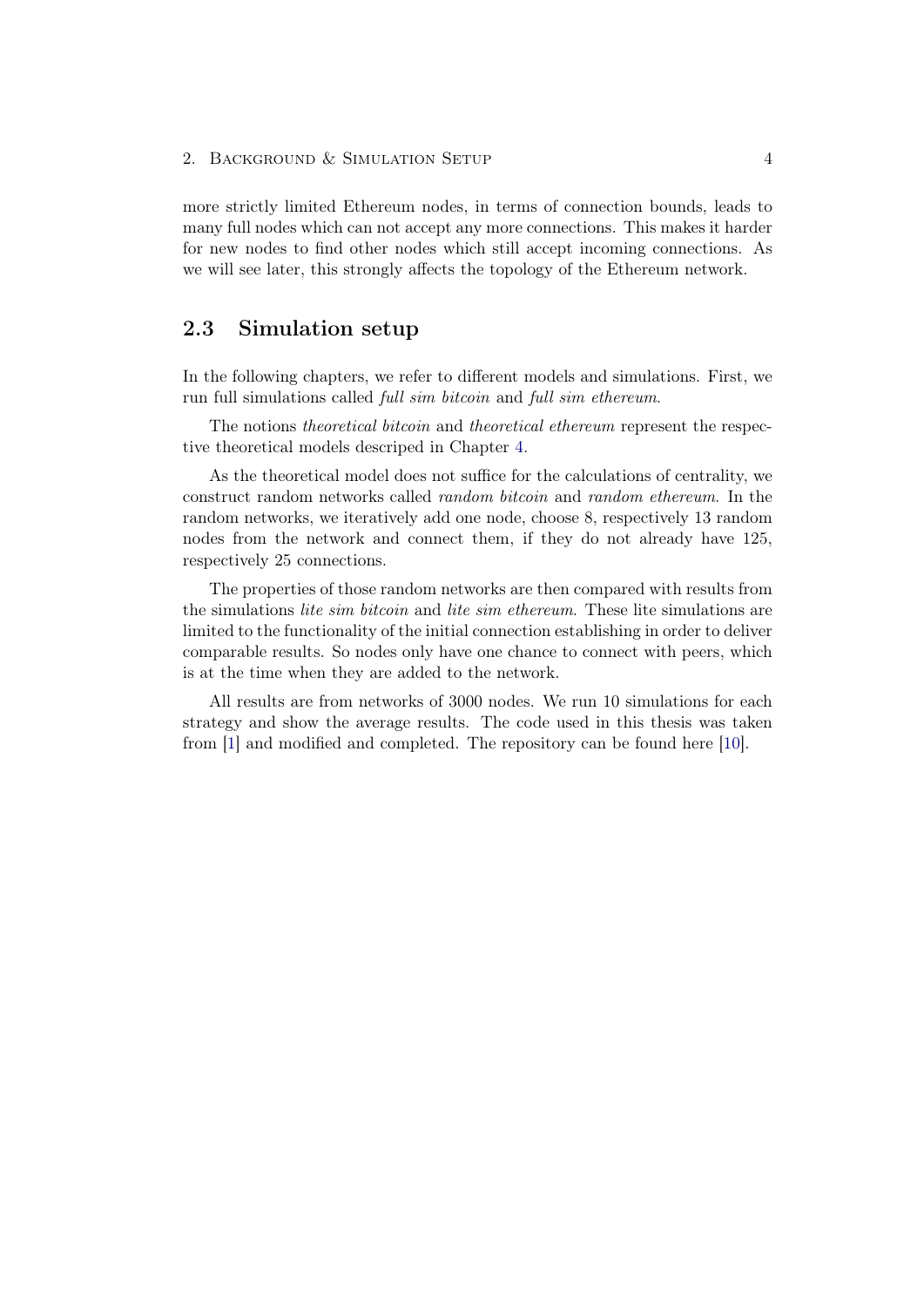# CHAPTER<sub>3</sub> Simulations

<span id="page-9-0"></span>We thoroughly test the simulation of [\[1\]](#page-25-1) and apply improvements and changes where necessary. At each timestep in the simulation, some new nodes are added and all nodes process their connection requests. The ids range from 1 to 3000, where the node with  $id$  1 is the oldest in the network.

Additionally, we have that some nodes go offline and online again. Biryukov et. al. [\[11\]](#page-25-11) showed that a node has a 15% chance to go offline after 4 hours. To model this behaviour, a random amount of nodes between 0% and 3% of the network disconnect and reconnect again with a 90% chance in the coming timesteps. The result, as we will see later, is a more mixed up network, as nodes do not connect to their previous peers after a loss of connection. This means that Ethereum nodes have peers from the full range of ids. With this we account for reboots of nodes in the real world networks due to updates or power outages. The loss of a peer's internet connection may also pose a cause of connection teardown.

The degree distribution, clustering coefficients per node, shortest paths between every node pair and closeness centrality per node of the simulated Bitcoin and Ethereum networks are evaluated.

Note that a lower node id corresponds to an earlier introduction to the network of said node. Hence most of the plots reveal also the dependency on time. Outliers may exist, if a node gets dis- and reconnected towards the end of the simulation and does not have enough time to fully connect again.

### <span id="page-9-1"></span>3.1 Degree distribution

Figure [3.1](#page-10-1) shows the comparison of the degree distribution between fully simulated Ethereum and Bitcoin networks. Bitcoins degree distribution mirrors one of a scale-free network and shows a power law distribution, where the oldest nodes get the most incoming connections [\[2\]](#page-25-2). On the contrary, Ethereum prohibits this behaviour by having a rather small upper bound on the total amount of connections. Leading to a much smaller variance in the degree where the majority of nodes reach a full degree of 25. The drop of degrees of the youngest nodes, i.e.,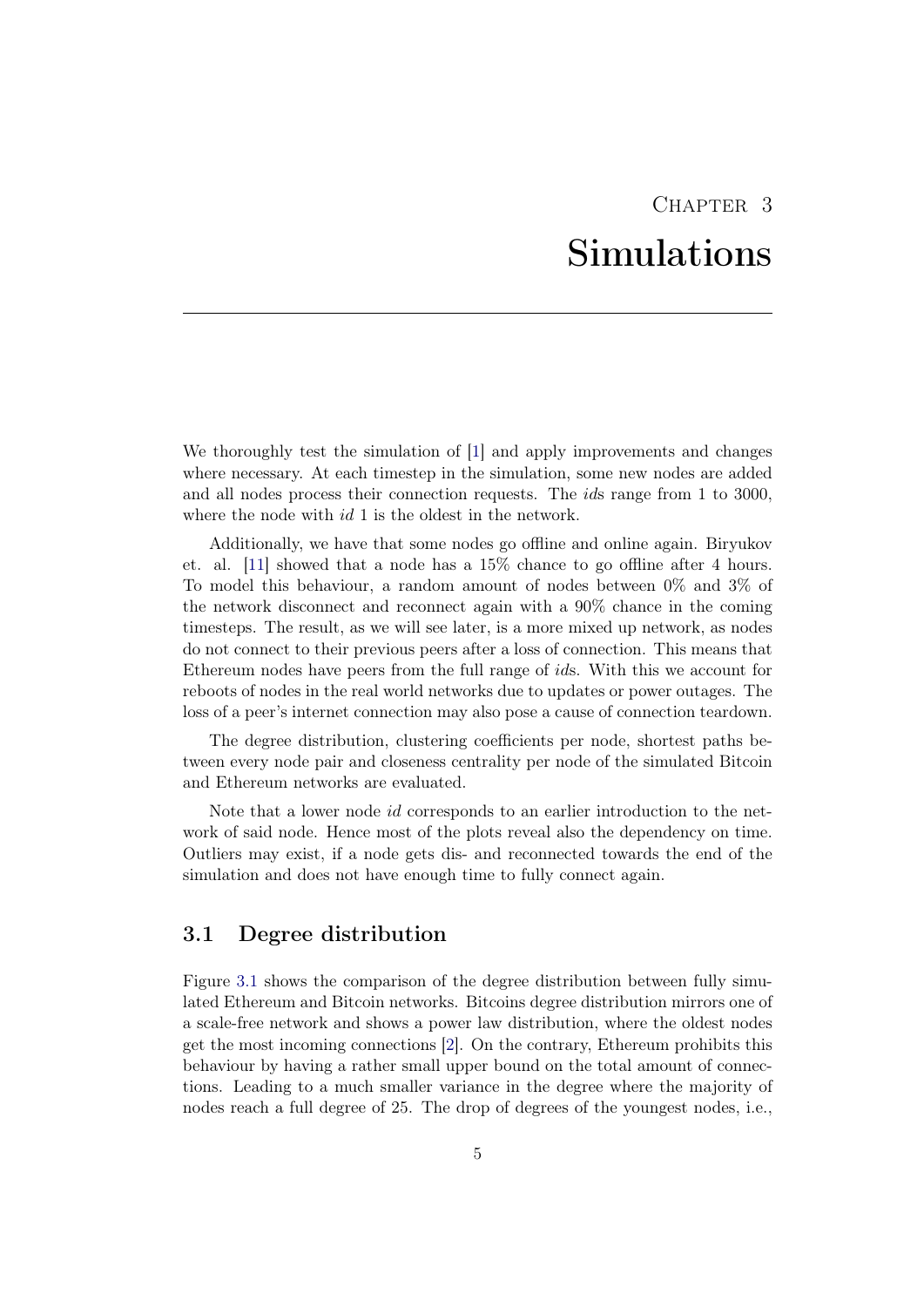#### <span id="page-10-1"></span>3. Simulations 6



Figure 3.1: Comparison of degree distribution

the nodes added last, is due to the lack of even younger nodes providing incoming connections.

# <span id="page-10-0"></span>3.2 Clustering

The clustering coefficient measures how well connected the neighbours of a node are with themselves. The local clustering coefficient for node  $i$  in an undirected, unweighted graph is

$$
c_i = \frac{2T(i)}{deg(i)(deg(i) - 1)}
$$

where  $T(i)$  denotes the number of triangles through node i [\[12\]](#page-26-0).

Figures [3.2](#page-11-2) and [3.3](#page-11-2) illustrate the the local clustering coefficient of fully simulated Ethereum and Bitcoin networks. One immediately detects that the clustering coefficient of Ethereum nodes have a much higher average and variance than Bitcoin nodes. We believe that this is due to the linear construction of the network. Meaning that, if one thinks of the network on a plane, it would grow in one direction, so to speak, as a new node can only connect to nodes which just have been added to the network too, because older nodes are already full.

Furthermore we notice that there are Bitcoin nodes with a clustering coefficient of zero. With 3000 nodes and an average degree of 16, it is expected to have some nodes with non-connected neighbours.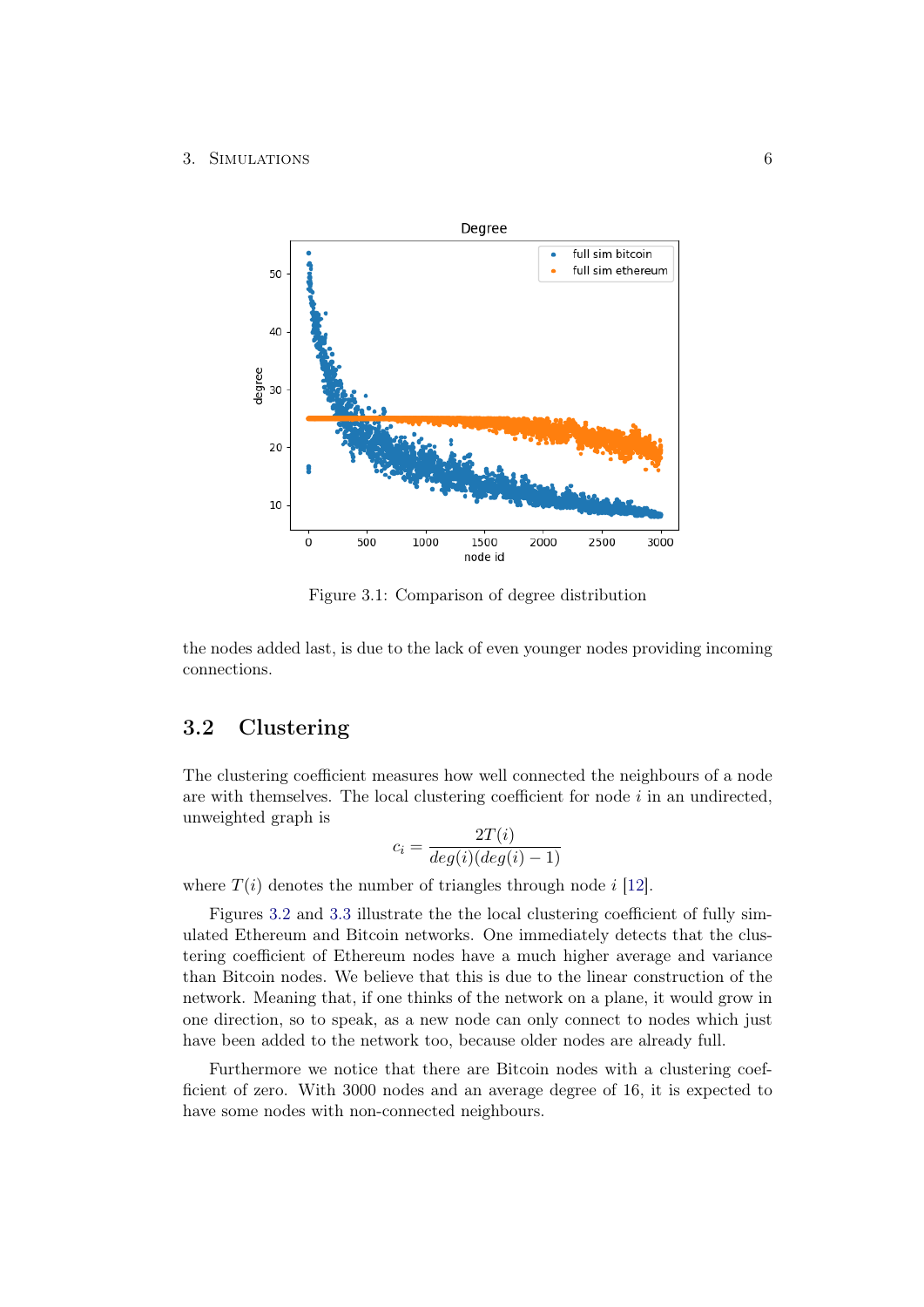#### 3. Simulations 7

<span id="page-11-2"></span>

Figure 3.2: Clustering coefficient in Bitcoin.



Figure 3.3: Clustering coefficient in Ethereum.

# <span id="page-11-0"></span>3.3 Shortest paths

Figure [3.4](#page-11-3) depicts the comparison of shortest paths between fully simulated Ethereum and Bitcoin networks. The average shortest path in the Ethereum network is shorter than in the Bitcoin network. We believe that this is due to the higher average degree of Ethereum nodes. Both networks have almost no shortest path with a length of 5 or longer, similar to "small-world networks" in which according to [\[12\]](#page-26-0), the average distance between any two nodes grows logarithmically with the number of nodes.

<span id="page-11-3"></span>

Figure 3.4: Shortest path lengths. Figure 3.5: Closeness centrality.



### <span id="page-11-1"></span>3.4 Closeness

Closeness centrality gives us a measurement on how close a node is to all other nodes on average. Formally, closeness centrality of a node  $i$  is the reciprocal of the sum of the shortest path distances from i to all  $N-1$  other nodes. Since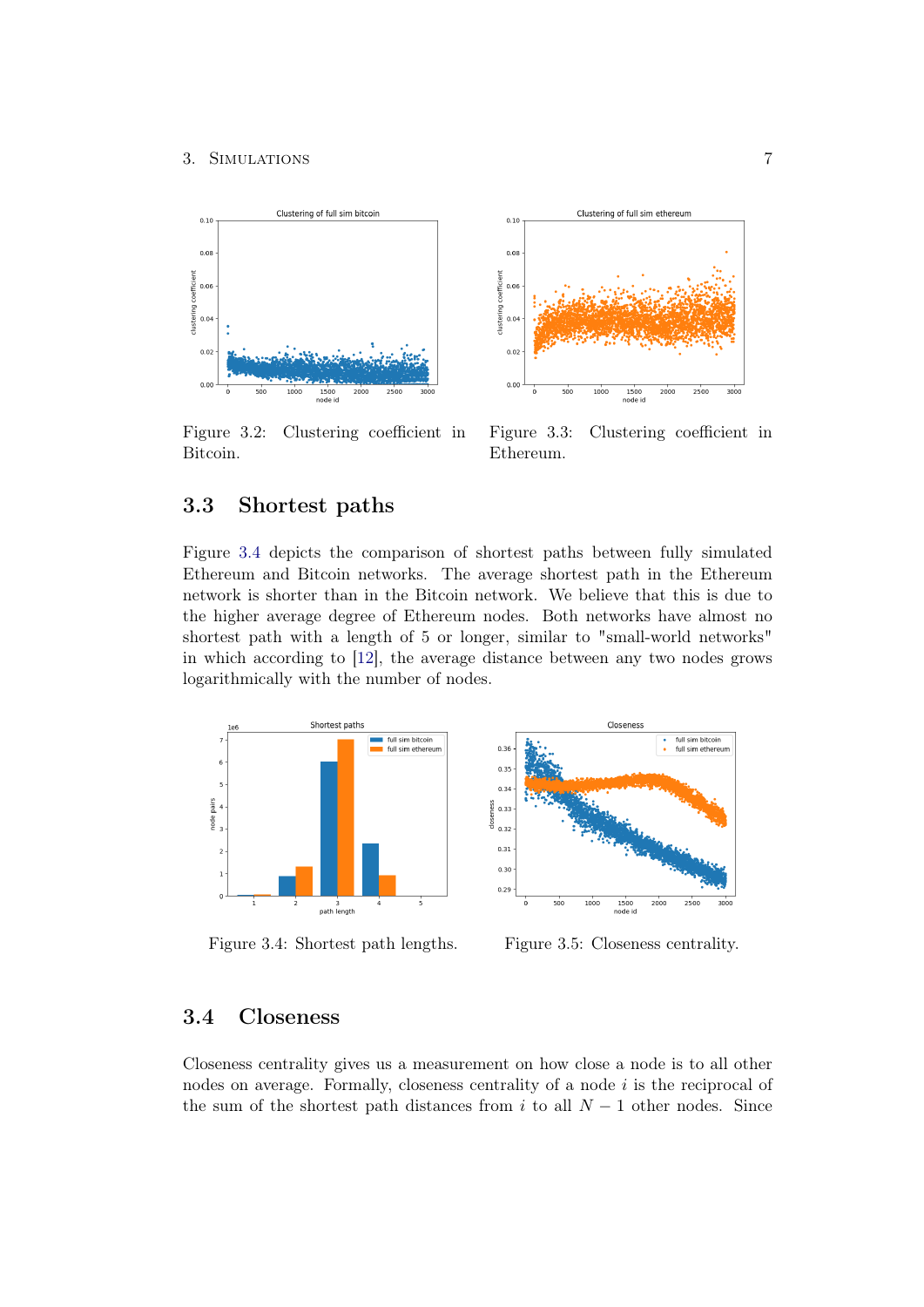#### 3. Simulations 8

the sum of distances depends on the number of nodes in the graph, closeness is normalized by multiplying with  $N-1$  [\[13,](#page-26-1) [14\]](#page-26-2).

$$
C(i) = \frac{N-1}{\sum_{j=1}^{n-1} d(i,j)}
$$

where  $d(i, j)$  is the shortest-path distance between i and j. Note that higher values of closeness indicate higher centrality.

Figure [3.5](#page-11-3) demonstrates the comparison of closeness centrality between fully simulated Ethereum and Bitcoin networks. One observes that the closeness centrality of both Bitcoin and Ethereum look similar to their degree distribution, having the same drop in time. We learn from this that the oldest nodes are more central in the network than younger nodes, especially in Bitcoin. Also, Ethereum has an overall higher average closeness, which we attribute to the higher average degree. We believe this is due to the correlation between degree and closeness. The correlation coefficient of degree and closeness is 0.4 according to [\[15\]](#page-26-3).

### <span id="page-12-0"></span>3.5 Connection distribution

In order to get a picture of the connections in the networks, we use matrix plots. Figure [3.6](#page-13-0) beautifully shows every connection in the networks as a dot. The corresponding x- and y-coordinates of a dot correspond to the node ids of the connected peers. This clearly demonstrates that nodes in the Ethereum network connect preferably with nodes which have been added shortly before or after themselves.

Figure [3.6c](#page-13-0) is the result of an Ethereum simulation, but with the connection upper bounds of Bitcoin, i.e., 8 for outgoing and 125 for total connections. We still can observe a slight grouping of dots along the diagonal. This implies that not only the connection bounds, but also the peer choosing mechanism of Ethereum is responsible for this linear construction of the network.

In order to confirm this with a quantitative measurement, we compute the average difference between a node's id to the ids of its peers for all nodes in the network. Figure [3.7](#page-13-1) shows the results of typical Bitcoin and Ethereum networks and of a network with Ethereum's connection mechanism but with Bitcoin's connection bounds. The x-axis depicts each node's id and the y-axis is the average distance to the peer *id*'s. Indeed, not only the difference between Ethereum and Bitcoin is significant, but also the difference between Bitcoin and Ethereum with Bitcoin's upper bounds.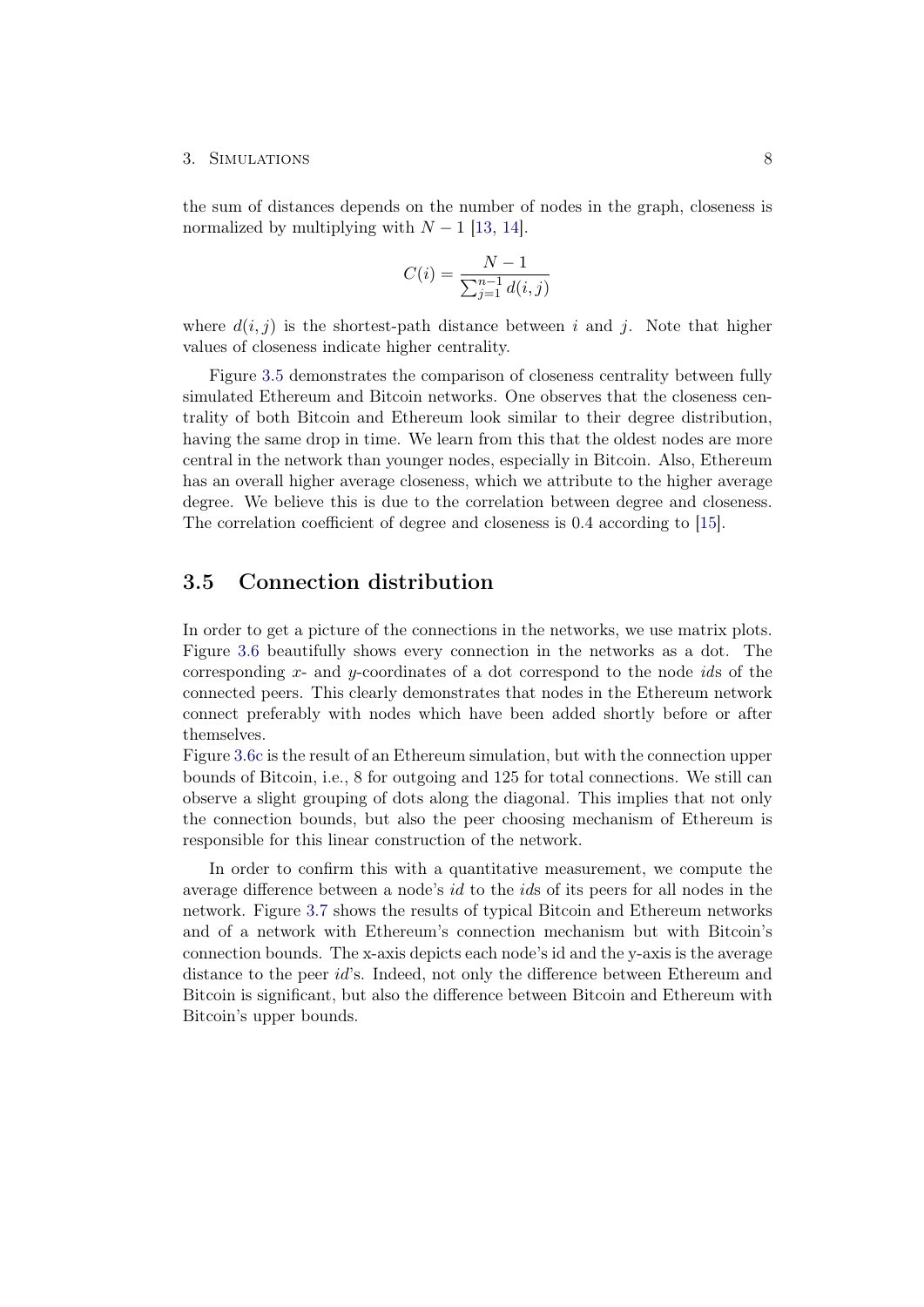<span id="page-13-0"></span>

Figure 3.6: Matrix plots.

<span id="page-13-1"></span>

Figure 3.7: Distances of id's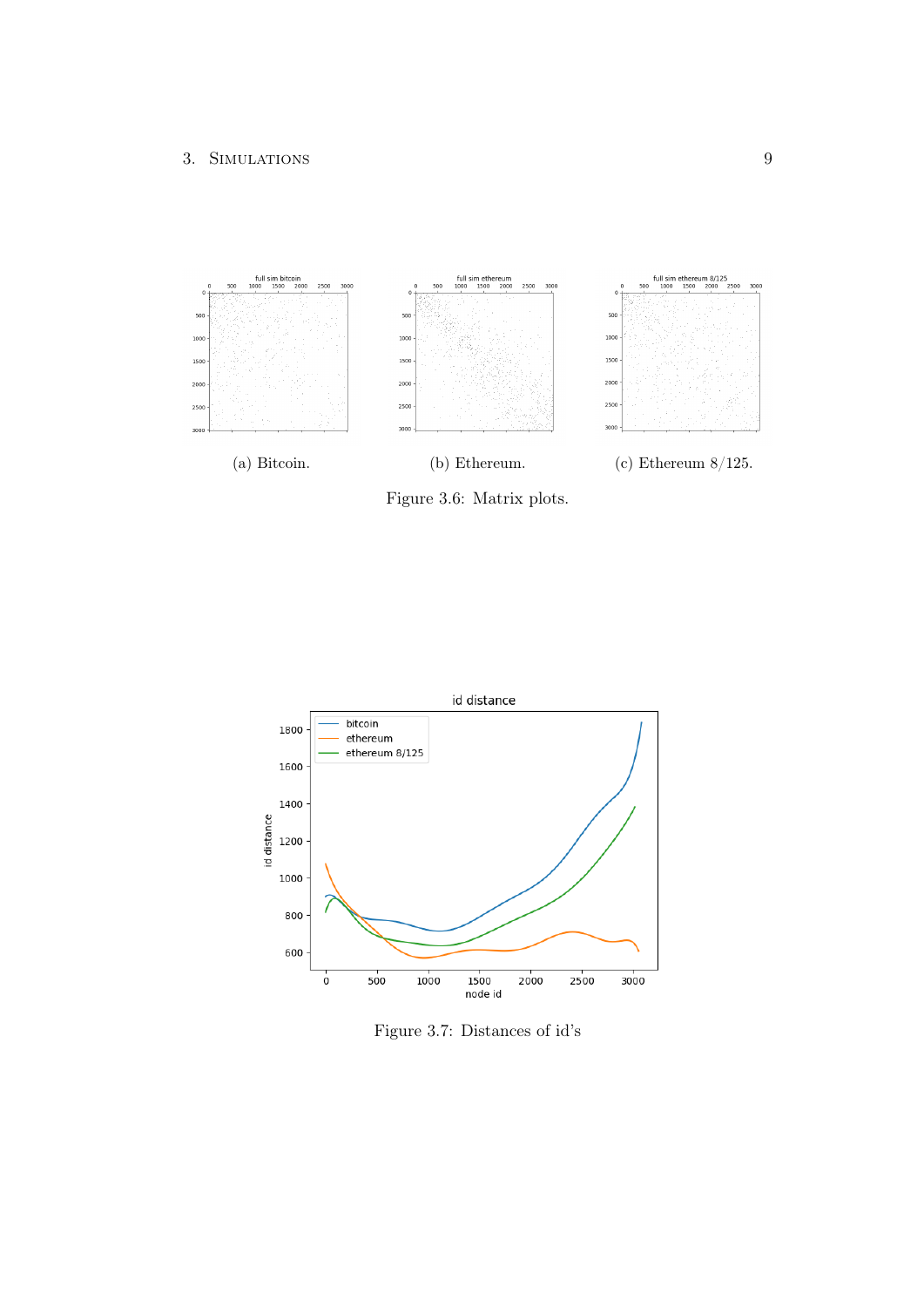# $CHAPTER$  4 Theoretical Model

<span id="page-14-0"></span>In this chapter, we build a theoretical model for Bitcoin- and Ethereum-like networks in an attempt to understand the outcomes of different bounds on incoming and outgoing connections. When compared to the simulations, this model also sheds light on the effects of both connection mechanisms.

The model abstracts the behaviour of nodes when choosing peers for outgoing connections, but lack extended functionality like retrying to establish outgoing connections to other nodes if some of the initially chosen nodes refuse the connection.

We calculate the degrees, clustering coefficients, shortest paths and closeness centrality of up to 3000 nodes in total and compare it to the results of the lite simulations.

### <span id="page-14-1"></span>4.1 Preliminaries

The parameters of the model are m and  $C$ , which are set to 8 and 125 respectively to 13 and 25 to model the upper bounds on outgoing and total number of connections in Bitcoin and Ethereum.

The network initially has  $m$  fully connected nodes and grows by iteratively adding one node at each time step. Node  $i$  is added at time  $i$ . After a node is added to the network, it tries to establish  $m$  outgoing connections. We abstract the process of choosing peers to connect to and treat it to be completely at random. We further assume that a node has perfect information about all other nodes, i.e., their IP-address, which it needs to know in order to establish a connection.

A node is allowed to have up to  $C$  total connections. Hence, each node accepts at least  $C - m$  incoming connections.  $N(t) = t - 1$ , denotes the amount of nodes at time t when the node with  $id = t$  joins the network, while  $deg(i, t)$  is node i's degree at time t.

The function  $f(t)$  expresses the amount of full nodes at time t, i.e., the num-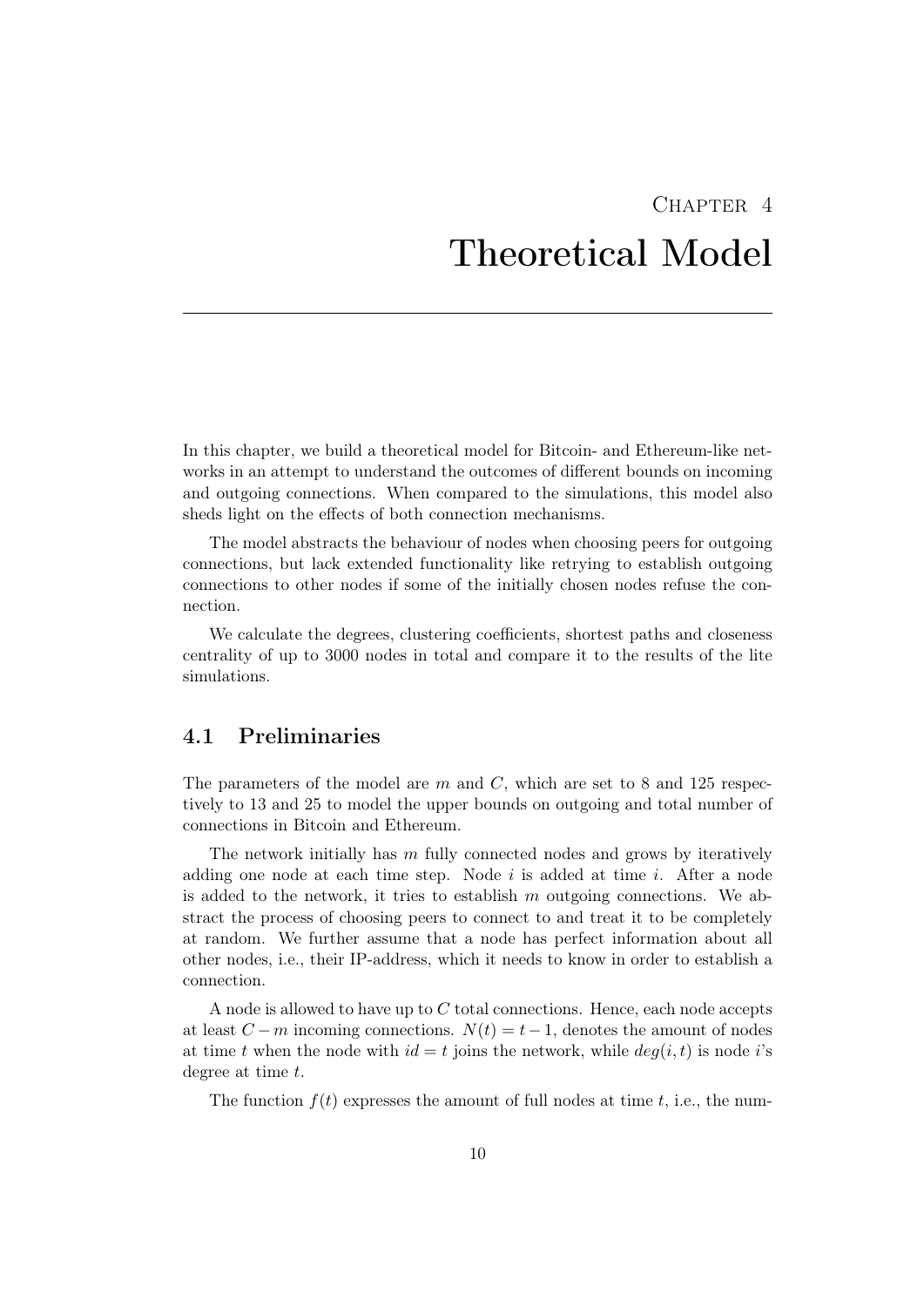ber of nodes which do not accept anymore incoming connections. By the nature of the construction process, we have that a node  $i$  will not accept new incoming connections at time t if  $i \leq f(t)$ . As we will see, this only has an effect with Ethereum parameters, as in a network of reasonable size with the Bitcoin parameters, no node reaches the upper bound of allowed connections.

f(t) can be computed as follows.

$$
f(t) = \sum_{i=1}^{t-1} D_i^{t-1}
$$
, where  $D_i^{t-1} = \begin{cases} 1 & \text{if } deg(i, t-1) \ge C \\ 0 & \text{else} \end{cases}$ 

In the following we state everything explicitly for Ethereum, but plugging in  $f(t) = 0$  gives the results for Bitcoin.

# <span id="page-15-0"></span>4.2 Degree

In Ethereum, the probability that a random node is not full and hence accepts a new incoming connection at time t is  $\frac{N(t)-f(t)}{N(t)}$ . Therefore, the number of connections grows by  $m \frac{N(t)-f(t)}{N(t)}$  with each new node. These new connections are distributed among all nodes in the network, which still accept incoming connections. Thus, the changing rate of the degree of a node  $i$  at time  $t$  is

$$
\frac{\partial deg(i,t)}{\partial t} = \frac{m \frac{N(t) - f(t)}{N(t)}}{N(t) - f(t)} = \frac{m}{N(t)}
$$

if it is not full yet.

$$
\frac{\partial deg(i,t)}{\partial t} = \frac{m}{N(t)} \iff \int \partial deg(i,t) = \int \frac{m}{N(t)} \partial t \iff deg(i,t) = m \ln(N(t)) + A
$$

Using  $deg(i, i) = m \frac{N(i) - f(i)}{N(i)}$  we get  $A = m \left( \frac{N(i) - f(i)}{N(i)} - \ln(N(i)) \right)$  and hence

$$
deg(i, t) = m \ln(N(t)) + m \left(\frac{N(i) - f(i)}{N(i)}\right) - \ln(N(i))
$$

$$
= m \left(\ln(N(t)) - \ln(N(i)) + \frac{N(i) - f(i)}{N(i)}\right)
$$

$$
= m \left(\ln\left(\frac{N(t)}{N(i)}\right) + \frac{N(i) - f(i)}{N(i)}\right)
$$

Adding that nodes do not accept more connections if they are full we get

$$
deg(i, t) = \min\left\{m\left(\ln\left(\frac{N(t)}{N(i)}\right) + \frac{N(i) - f(i)}{N(i)}\right), C\right\}
$$
(4.1)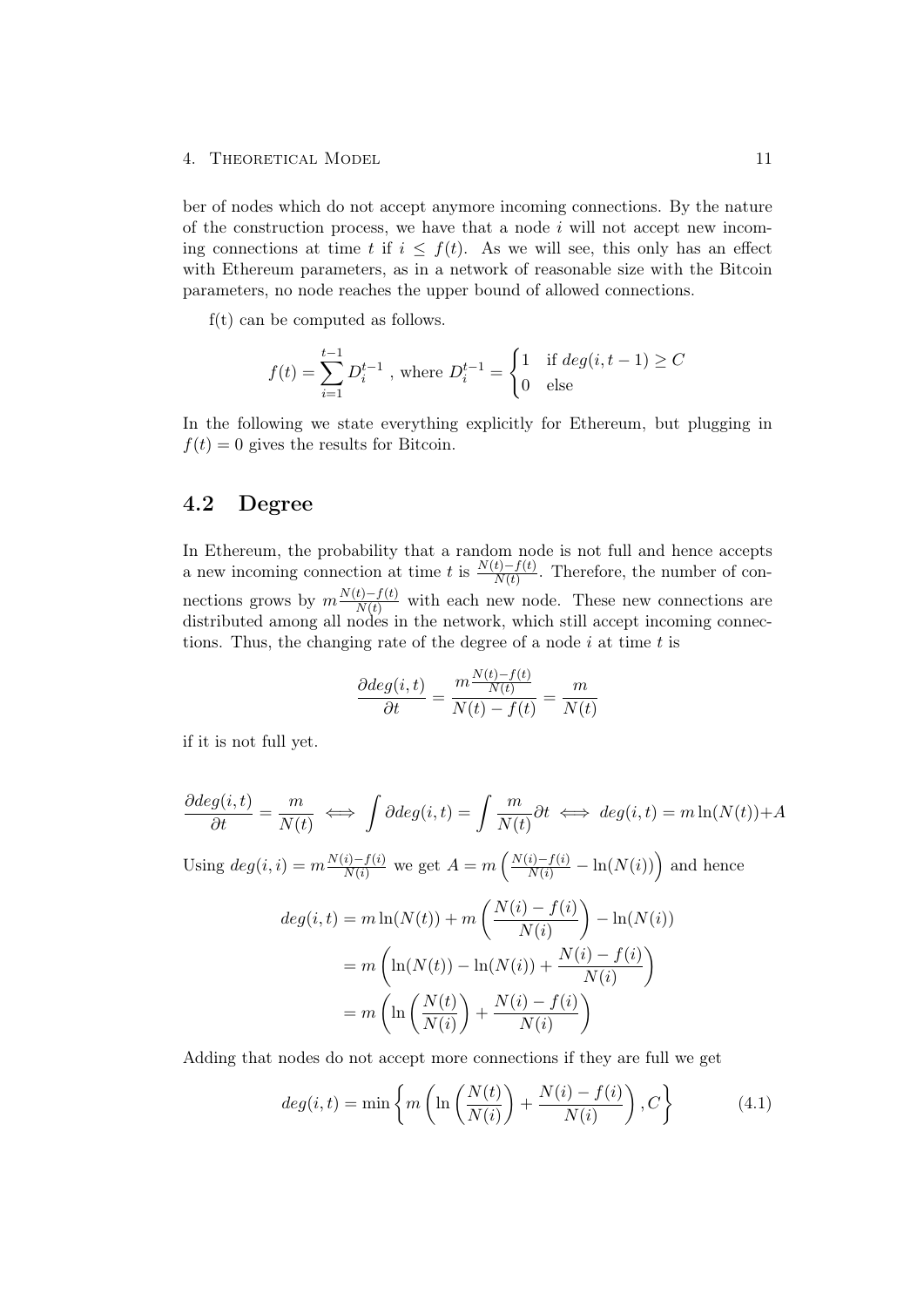The plot of the degrees in the theoretical Bitcoin and Ethereum networks compared with their lite simulations with 3000 nodes can be seen in Figure [4.1.](#page-17-0)

We see that no node is full in the Bitcoin network, whereas in the Ethereum network about one third of all nodes get full.

Note that for a failing connection, we only considered if a node is already full or not. But In reality, there are many more reasons for a connection to fail, e.g., different software versions, blacklists, etc.

The plot shows as expected, that the earlier a node is introduced to the network, and hence the lower the id is, the higher the probability to reach a large degree. The reason for this is that older nodes receive many connection requests from younger nodes. The difference between the lite sim and theoretical bitcoin at the beginning can be explained with the fact that we have DNS nodes in the lite sim, which all other nodes try to connect to.

### <span id="page-16-0"></span>4.3 Clustering

In this section, we compute the expected local clustering coefficient for each node. From Section [4.2](#page-15-0) we already have the degrees. What remains is the expected value of  $T(i)$ , the number of triangles through node i. We use an indicator variable  $X_{i,j,k}$ , which is 1 iff the nodes  $i, j, k$  form a triangle, and sum over all possible constellations. Then  $\mathbb{E}[T(i)]$  is

$$
\mathbb{E}[T(i)] = \mathbb{E}\left[\sum_{j\neq i}^{1\leq j\leq N} \sum_{k\neq i}^{j < k\leq N} X_{i,j,k}\right]
$$
\n
$$
= \sum_{j\neq i}^{1\leq j\leq N} \sum_{k\neq i}^{j < k\leq N} \mathbb{E}[X_{i,j,k}] = \sum_{j\neq i}^{1\leq j\leq N} \sum_{k\neq i}^{j < k\leq N} Pr[X_{i,j,k} = 1]
$$

from the linearity of expectation.

But what is  $Pr[X_{i,j,k} = 1]$ ? Let's say we have nodes i, j and k where  $i < j < k$ w.l.o.g. Then  $Pr[X_{i,j,k} = 1]$  is the probability that node j chose to make an outgoing connection to i and node  $k$  chose to make outgoing connections to both  $i$  and  $j$ . Those two events are independent. Note that nodes are being iteratively added to the network and initially choose  $m$  random peers they connect to. The probability that node  $j$  makes an outgoing connection to  $i$  and succeeds is

$$
\frac{m}{N(j)}, \text{ if } i > f(k), \text{ else } 0
$$

And similarly for  $k$  to make outgoing connections to i and j is

$$
\frac{m(m-1)}{N(k)(N(k)-1)}, \text{ if } i, j > f(k), \text{ else } 0
$$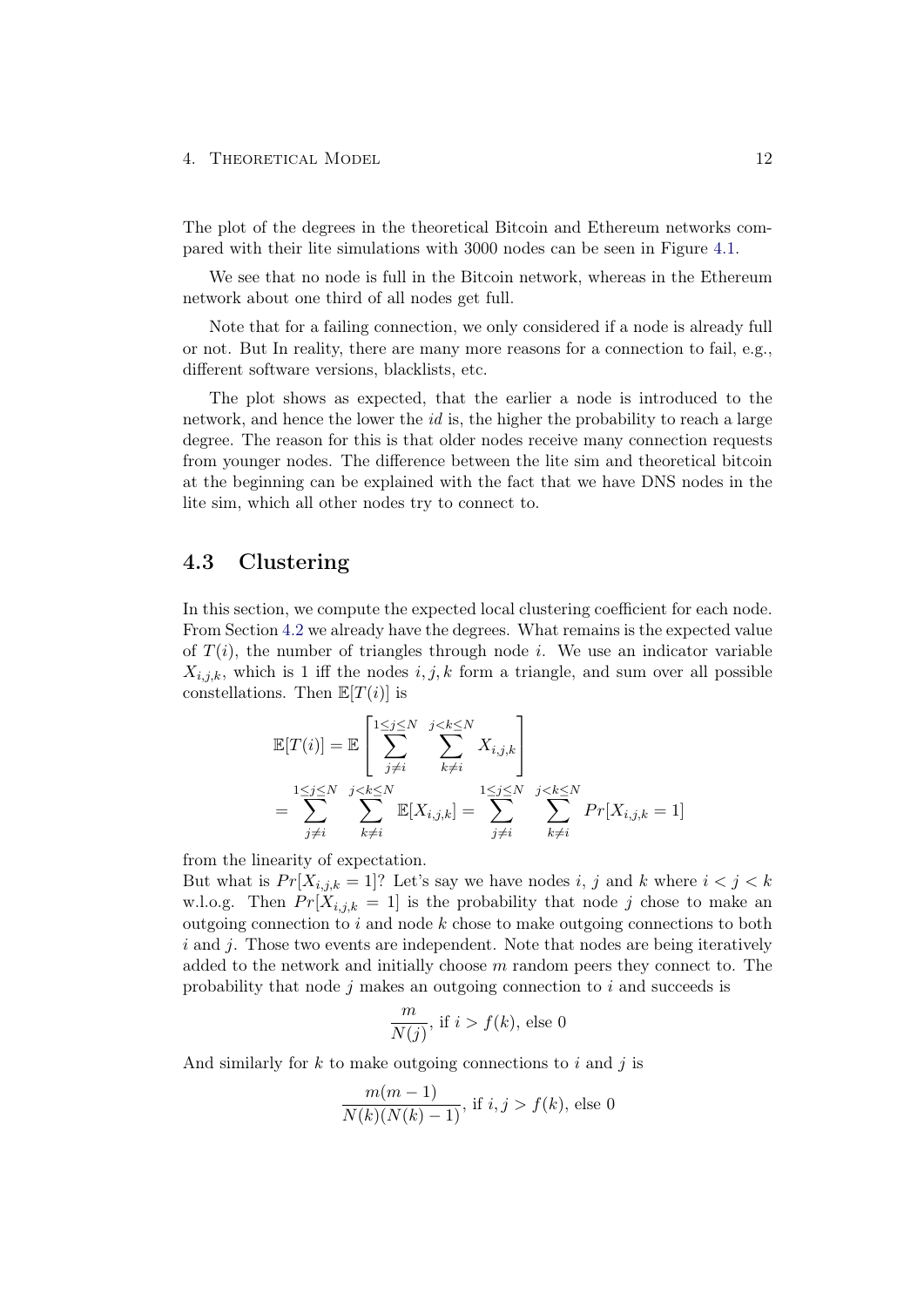In general, there are three cases:  $i < j < k$ ,  $j < i < k$  and  $j < k < i$ . With this, we get

$$
E[T(i)] = \sum_{j=i+1}^{N} \sum_{k=j+1}^{N} \frac{m}{N(j)} \frac{m(m-1)}{N(k)(N(k)-1)}
$$
  
+ 
$$
\sum_{j=1}^{i-1} \sum_{k=i+1}^{N} \frac{m}{N(i)} \frac{m(m-1)}{N(k)(N(k)-1)}
$$
  
+ 
$$
\sum_{j=1}^{i-2} \sum_{k=j+1}^{i-1} \frac{m}{N(k)} \frac{m(m-1)}{N(i)(N(i)-1)}
$$

Figure [4.2](#page-17-0) shows a plot of the clustering coefficients of the theoretical Bitcoin and Ethereum networks compared with their lite simulations with 3000 nodes. Both theoretical and lite simulation Ethereum have very high clustering coefficients in the beginning, whereas in Bitcoin, the first few nodes have only a slightly higher clustering coefficient than younger nodes. This is due to the fact that those old Bitcoin nodes still get many incoming connections from much younger nodes, whereas the old Ethereum nodes can not accept anymore connections from an early time on and we start with  $m$  initially connected nodes.

The difference between theoretical and lite sim Ethereum indicates that the nodes in the latter do not have sufficient information about the network, i.e., nodes from the full range of ids. We believe the reason to be twofold. First, the peer choosing mechanism has an influence on the topology and second, lite sim Ethereum does not manage to mix up the network enough due to lacking functionality.

<span id="page-17-0"></span>

Clustering theoretical bitcoin<br>theoretical ethereur<br>lite sim bitcoin  $0.1$  $0.5$ lite sim ethereun  $0.1$  $0.6$  $\frac{1000}{1000}$  $\frac{1500}{\text{node id}}$  $3000$  $50<sup>1</sup>$ 2000 2500

Figure 4.1: Comparison of degree distribution

Figure 4.2: Clustering coefficient per node.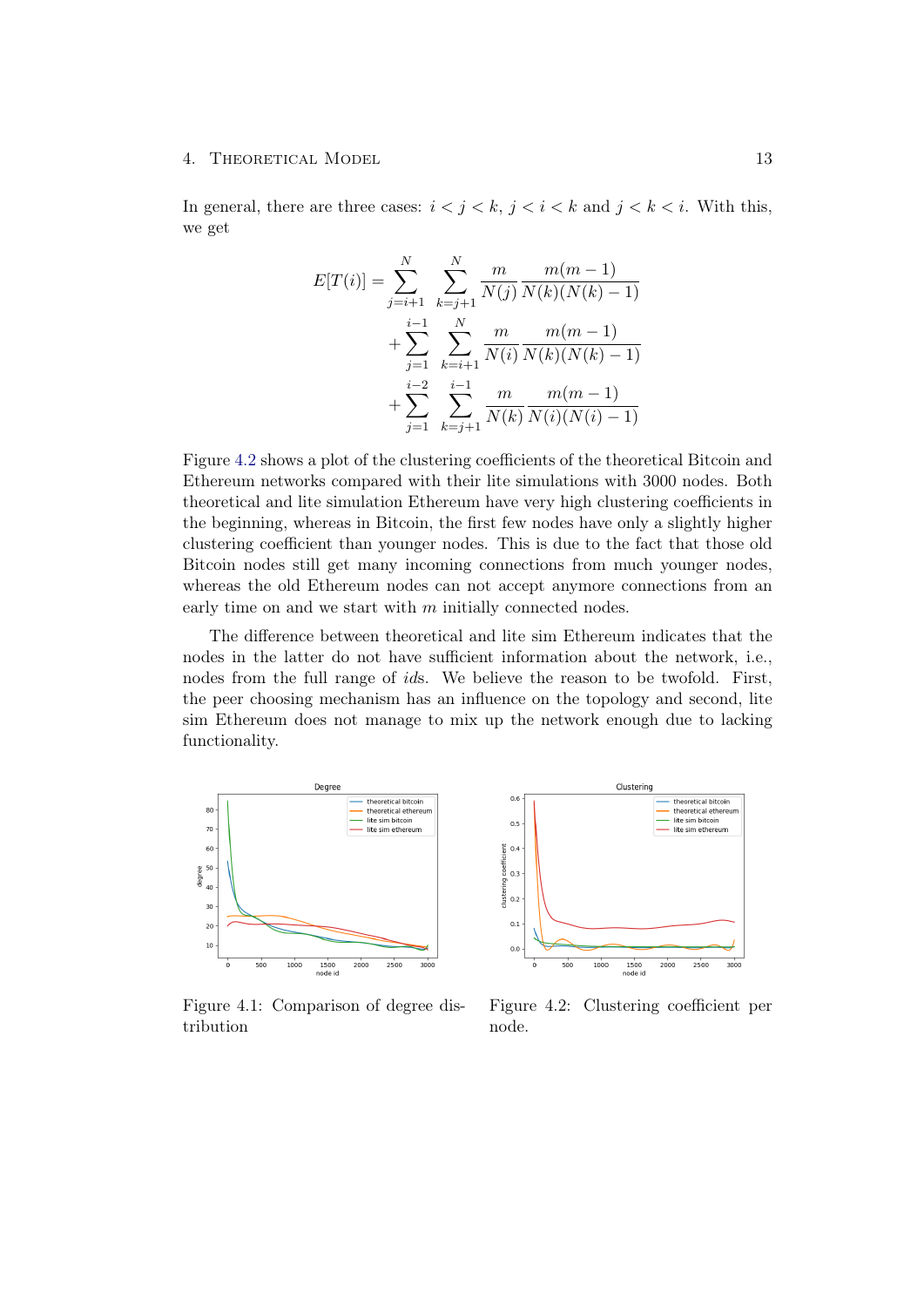### <span id="page-18-0"></span>4.4 Centrality

In this chapter we develop a formula to compute the probability distribution of shortest path length for each pair of nodes in the network. These results can then be used to compute the closeness centrality for each node. Closeness centrality measures the average distance to all other nodes in the network. Closeness is significant for blockchain networks because a low closeness expresses the delay in receiving information about transactions and new blocks which can be directly translated to a loss of computation power and money.

### <span id="page-18-1"></span>4.4.1 Analytical shortest paths

Let us fix a node  $i$  and estimate the probability distribution of the shortest path length from *i* to a random node *j*. Let  $P_{ij}^l$  denote the event that a path from *i* to j of length l exists. Note that  $P_{ij}^l = P_{ji}^l$ . From now on we assume that  $i < j$ w.l.o.g.

For the path from  $i$  to  $j$  to be of length 1,  $i$  and  $j$  need to be neighbours.

$$
Pr[P_{ij}^1] = \begin{cases} \frac{m}{N(j)} & , \text{if } i > f(j) \\ 0 & , \text{ else} \end{cases}
$$

If the shortest path is of length 2, then there exists a path of length 2 and also  $i$ and  $j$  are not neighbours. By conditional probability we get

<span id="page-18-2"></span>
$$
Pr[P_{ij}^2 \cap \neg P_{ij}^1] = Pr[P_{ij}^2|\neg P_{ij}^1] * Pr[\neg P_{ij}^1]
$$
\n(4.2)

We employ an indicator variable  $X_{ijk}$  which is 1, iff k connects i and j given that  $i$  and  $j$  are not neighbours. There are 3 different constellations:

- 1.  $i < j < k$ : k is the youngest node and connects to both i and j.
- 2.  $i < k < j$ : k connects to i whereas j connects to k.
- 3.  $k < i < j$ : both i and j connect to k.

$$
Pr[X_{ijk} = 1] = \begin{cases} \frac{m}{N(k)} * \frac{m-1}{N(k)-1} & , \text{ case } 1. \\ \frac{m}{N(k)} * \frac{m}{N(j)-1} & , \text{ case } 2. \\ \frac{m}{N(i)-1} * \frac{m}{N(j)-1} & , \text{ case } 3. \end{cases}
$$

If  $i, j < m$ ,  $X_{ijk}$  simply is 0, because we start the network with m fully connected initial nodes.

We can reformulate equation [4.2](#page-18-2) as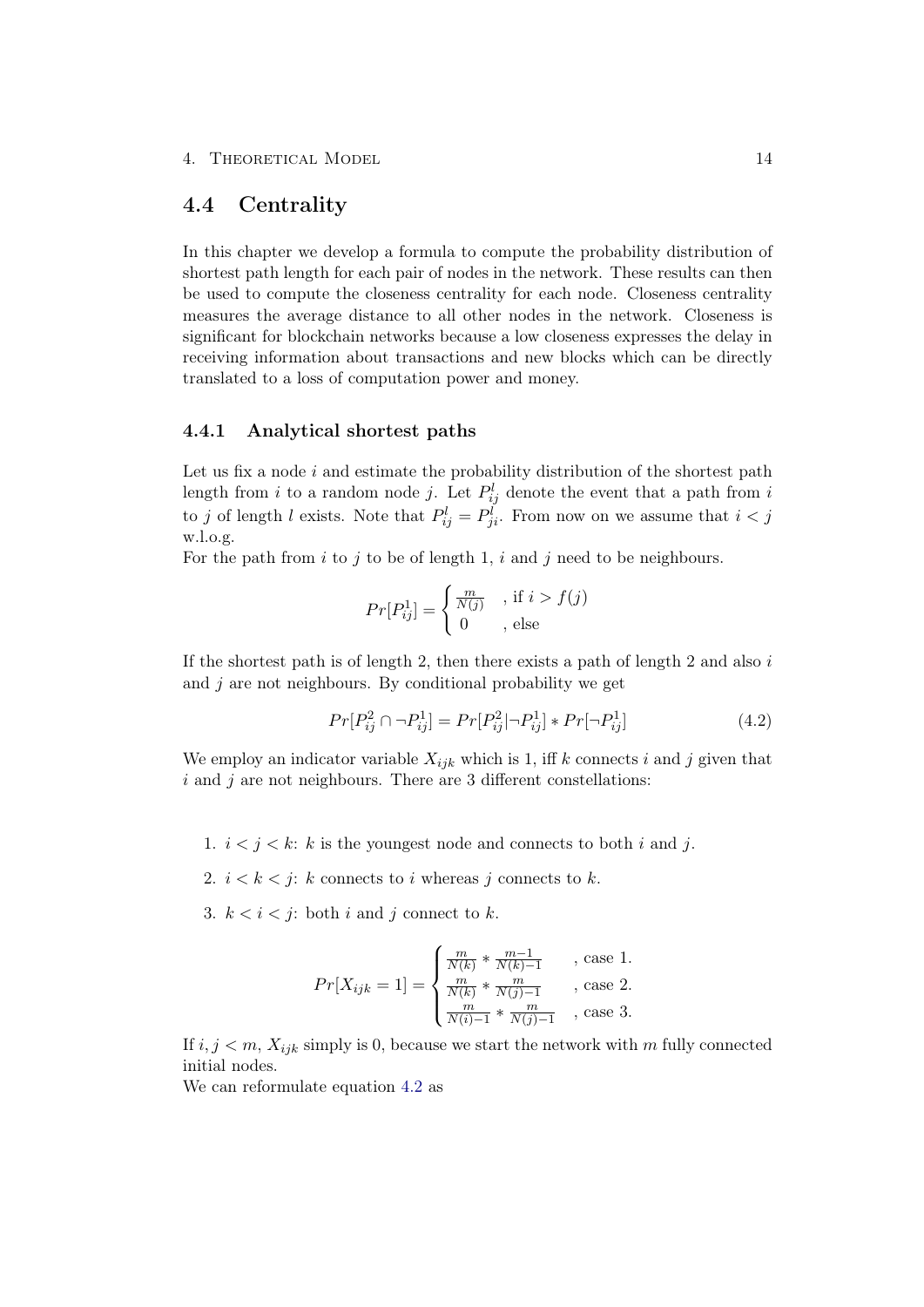$$
Pr[P_{ij}^2 \cap \neg P_{ij}^1] = (1 - \prod_{k \neq i,j} Pr[X_{ijk} = 0]) * (1 - Pr[P_{ij}^1])
$$

Given  $m < i < j$ :

$$
\prod_{k \neq i,j} Pr[X_{ijk} = 0] = \prod_{k=j+1}^{N} 1 - \left(\frac{m}{N(k)} * \frac{m-1}{N(k)-1}\right)
$$
  
 
$$
* \prod_{k=i+1}^{j-1} 1 - \left(\frac{m}{N(k)} * \frac{m}{N(j)-1}\right)
$$
  
 
$$
* \prod_{k=1}^{i-1} 1 - \left(\frac{m}{N(i)-1} * \frac{m}{N(j)-1}\right)
$$

As the estimation of the probability distribution gets much more complicated for longer paths, we take the recursive paths approach from [\[7\]](#page-25-7) and adapt it for our purposes.

Let the tail-distribution  $F_{ij}^N(k) = Pr(d_{ij} > k)$  denote the probability that the distance between nodes i and j in a network of size  $N$  is larger than k. For any two nodes we have that  $F_{ij}^N(0) = 1$  and  $F_{ij}^N(1) = q_{ij} = 1 - p_{ij}$  where  $p_{ij}$  is the probability that nodes i and j are neighbours. This probability is dependent on the size of the network at the time when the younger node was added and whether the younger node still accepts incoming connections. We get the probability distribution  $P_{ij}^{N}(k)$  from  $F_{ij}^{N}(k-1) - F_{ij}^{N}(k)$ . The authors of [\[7\]](#page-25-7) formulated the following expression

$$
F_{ij}^{N}(k) = F_{ij}^{N}(1) \prod_{l=2}^{k} P_{ij}^{N}(d_{ij} > l | d_{ij} > l - 1)
$$
\n(4.3)

where we adapt the right hand side as follows to account for the connection probabilities of specific node pairs.

$$
P_{ij}^{N}(d_{ij} > k | d_{ij} > k - 1) = \prod_{l \neq i,j}^{N} \left[ q_{il} + p_{il} * P_{lj}^{N \setminus i}(d_{lj} > k - 1 | d_{lj} > k - 2) \right] \tag{4.4}
$$

We can close the recursive equation with  $P_{ij}^{N'}(d_{ij} > 1|d_{ij} > 0) = F_{ij}^{N'}(1) = q_{ij}$ . Note that one step in the recursion leaves  $i$  out, as it would otherwise form a loop in the path.

The algorithm to compute this has a time complexity of  $O(kN^{2+k})$  where k is the maximum path length computed. To make it faster, we only consider a random 1% subset of node pairs. Comparisons show that the results are close to the ones received from calculating over all pairs.

Furthermore, the probability for the path to be longer than  $\lceil \log(N) \rceil$  is small and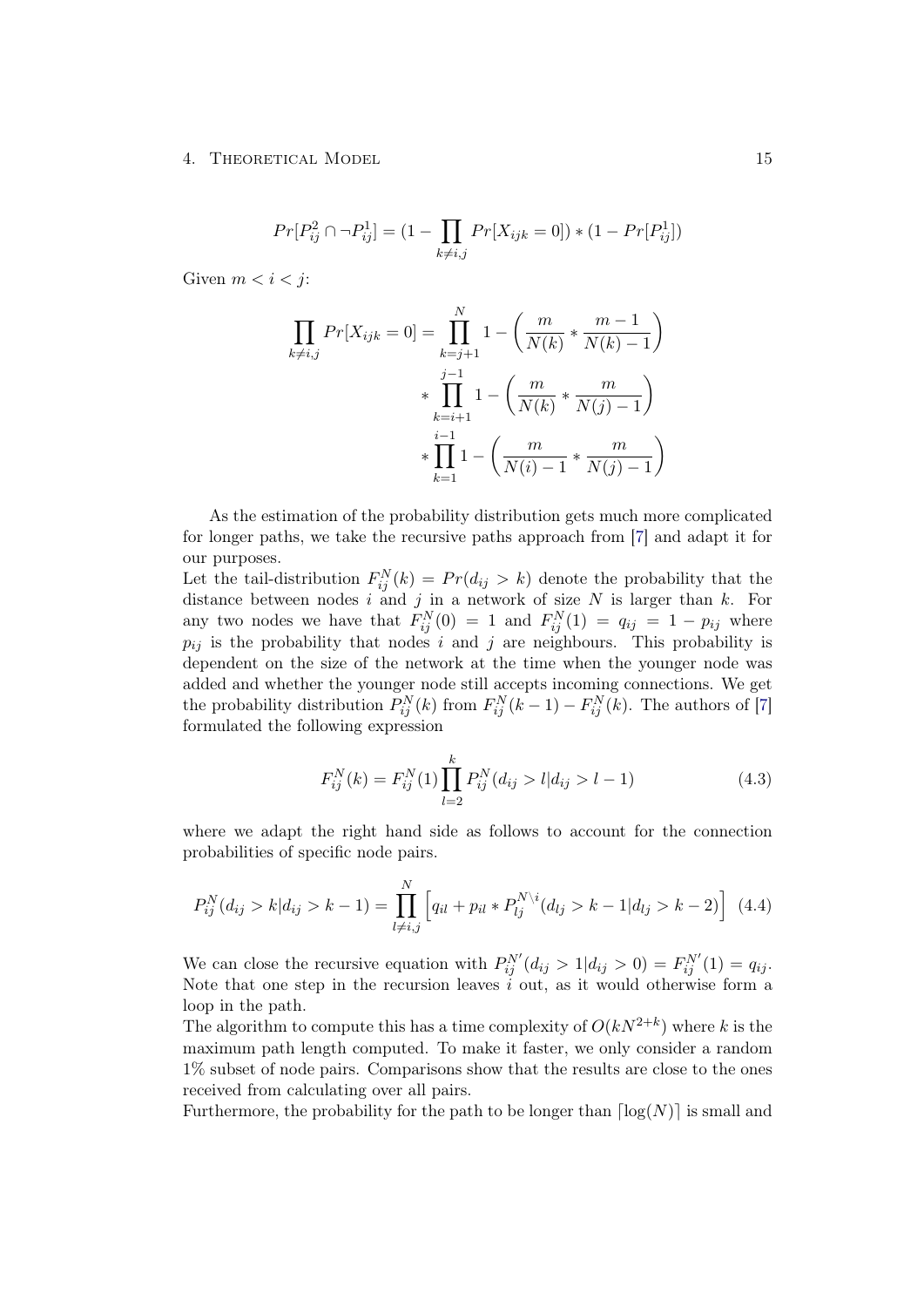such a path almost never appears in the simulations. Hence we only calculate the paths up to a length of 4. Because of limited resources, we only compute the shortest paths for a network of size 1000. The results can be seen in Figure [4.3.](#page-21-0) Note that the y-axis shows the percentage of all node pairs. E.g., 20% of all node pairs in the theoretical Bitcoin network with 1000 nodes are separated by a shortest path of length 2. This approach does not account for correlations between shortest paths which share at least one edge. Whereas the results for path lengths of 1 and 2 are similar to the results from equation [4.2,](#page-18-2) this approach does not provide reasonable results for longer path lengths.

### <span id="page-20-0"></span>4.4.2 Numerical shortest paths

In order to get numbers for larger networks, we simulate networks with the same outbound and inbound distributions but with a random choice of connections. The results of this method are in agreement with the analytical results for the degree distribution and clustering coefficients. We measure the shortest paths for all pairs and use these results to compute the closeness centrality. The average shortest paths of the random Bitcoin and Ethereum networks compared with the lite simulations can be seen in Figure [4.4.](#page-21-0) We observe that the random and lite simulation results of Bitcoin are in harmony.

But there is a large discrepancy between both random and lite simulation Ethereum results. We attribute this to the same reasons described in Subsection [4.3](#page-16-0)

### <span id="page-20-1"></span>4.4.3 Closeness

We can plug in the results from Section [4.4.2](#page-20-0) and get the results in Figure [4.5.](#page-21-0) Axis  $x$  depicts the *ids*, while axis  $y$  illustrates the closeness centrality per node.

The results of both Bitcoin-like networks imply that nodes which have been around for a while have an advantage. Higher closeness implies that nodes receive new information, e.g., on the blockchain state, earlier than others. This is important in terms of fairness in the network.

Just like with clustering and shortest paths, we observe here again a difference between both Ethereum-like networks. Furthermore, we see that the closeness first rises and then slightly drops again. This implies that the network grows in a linear manner, where the oldest and youngest nodes are far away from all other nodes. This is due to the fact that new nodes only connect to nodes which just have been added to the network too, because the older nodes are already full.

The large difference between the first few Bitcoin and Ethereum nodes can be explained with the large difference regarding their degrees.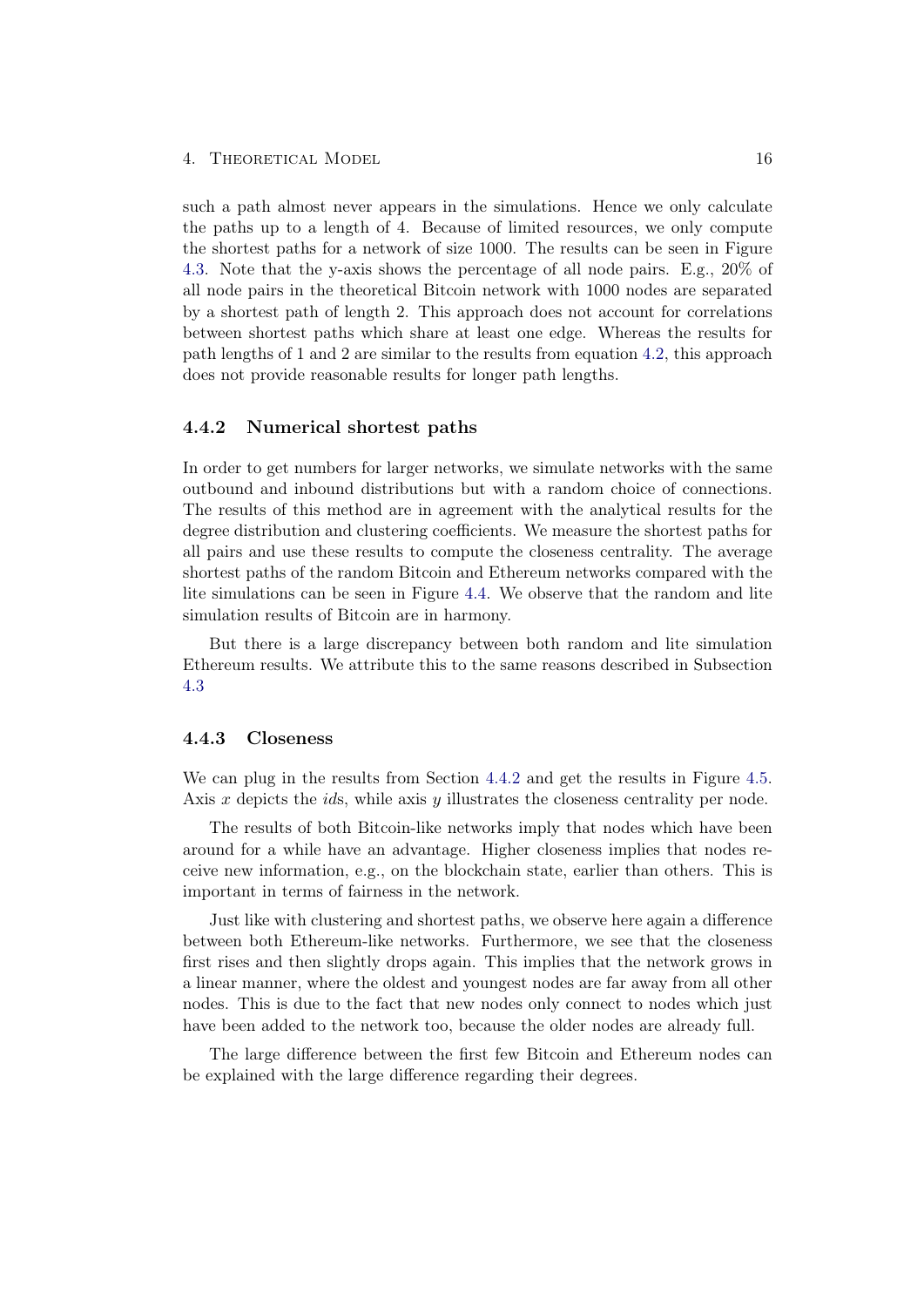<span id="page-21-0"></span>



Figure 4.3: Shortest paths with 1000 nodes calculated with theoretical model.

Figure 4.4: Shortest path lengths.



Figure 4.5: Closeness per node.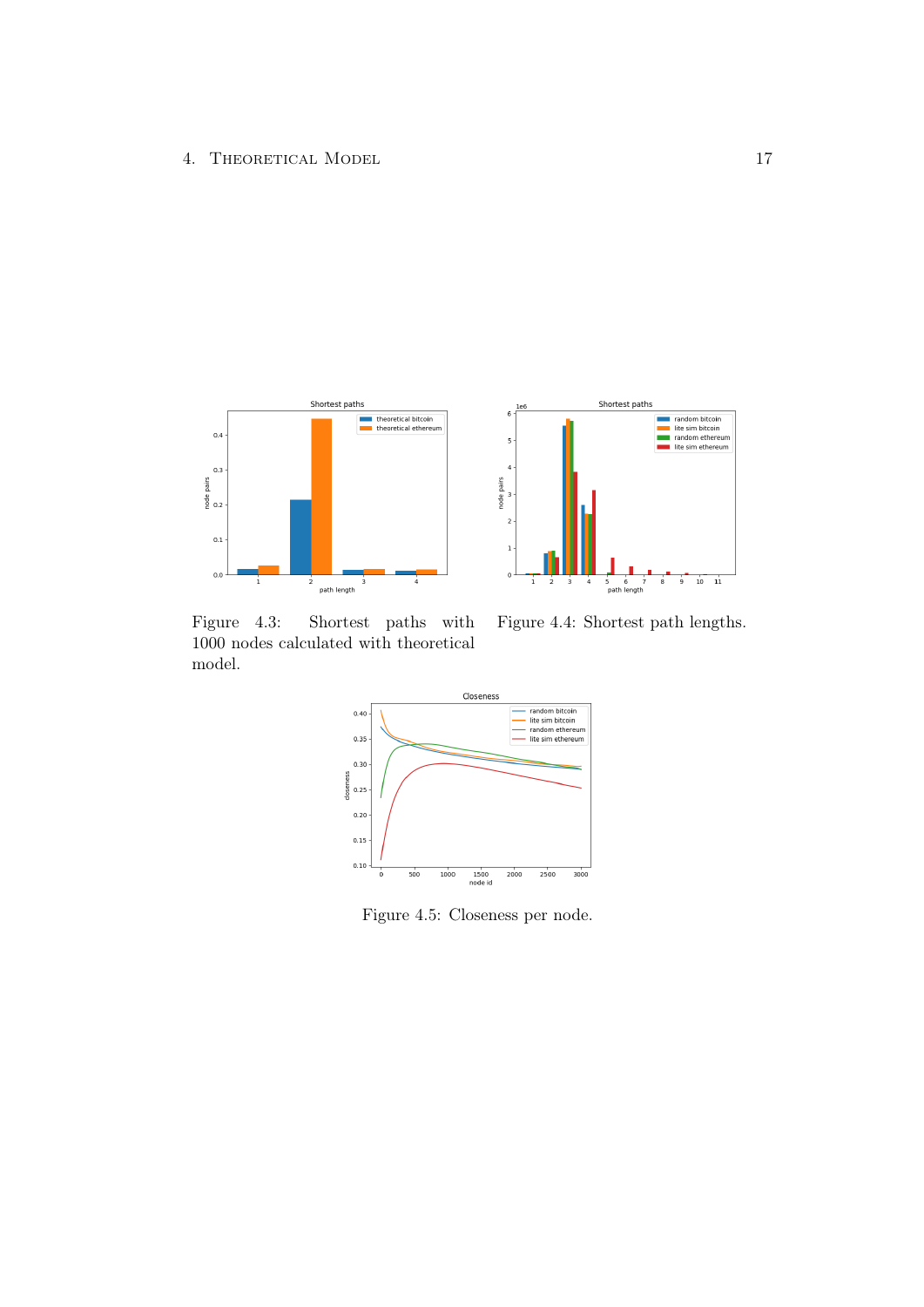# CHAPTER 5 Discussion

# <span id="page-22-1"></span><span id="page-22-0"></span>5.1 Discussion

In networks which allow for high degrees, like in Bitcoin, we have seen that the old nodes receive the most connection requests and hence, have a higher degree than nodes which have been added at a later time. Furthermore, no node gets full in a network with 3000 nodes. This leads to a more mixed up network which results in overall low clustering coefficients. Bitcoin networks have a low average of shortest paths. Because of their high degrees, old nodes have a higher closeness centrality than their younger peers.

In Ethereum-like networks, due to the low upper bound on total connections, many nodes reach a full degree of 25. Therefore, Ethereum achieves an even degree distribution. Even with the mixing up mechanism in the full simulations, Ethereum nodes evince a higher clustering coefficient than Bitcoin nodes. Whereas the theoretical model shows longer shortest paths, the full Ethereum simulation reaches low values for shortest paths and a rather even closeness distribution, with exception of the youngest nodes.

We attribute those findings to the linear construction of the Ethereum network, which maintains even after many dis- and reconnections.

Questionable is the role of the virtual time steps in the simulations, which affect the degree of dynamism and dictate the rate of dis- and reconnections in the network.

# <span id="page-22-2"></span>5.2 Security and Fairness

What do the findings imply from a security and fairness perspective? Having a high clustering coefficient, like in the Ethereum network, implies not having many peers from other parts of the network. This translates, same as a low closeness centrality, to a possible delay when it comes to receiving information about new blocks or transactions. In Bitcoin, old nodes are given a lot of power, as they get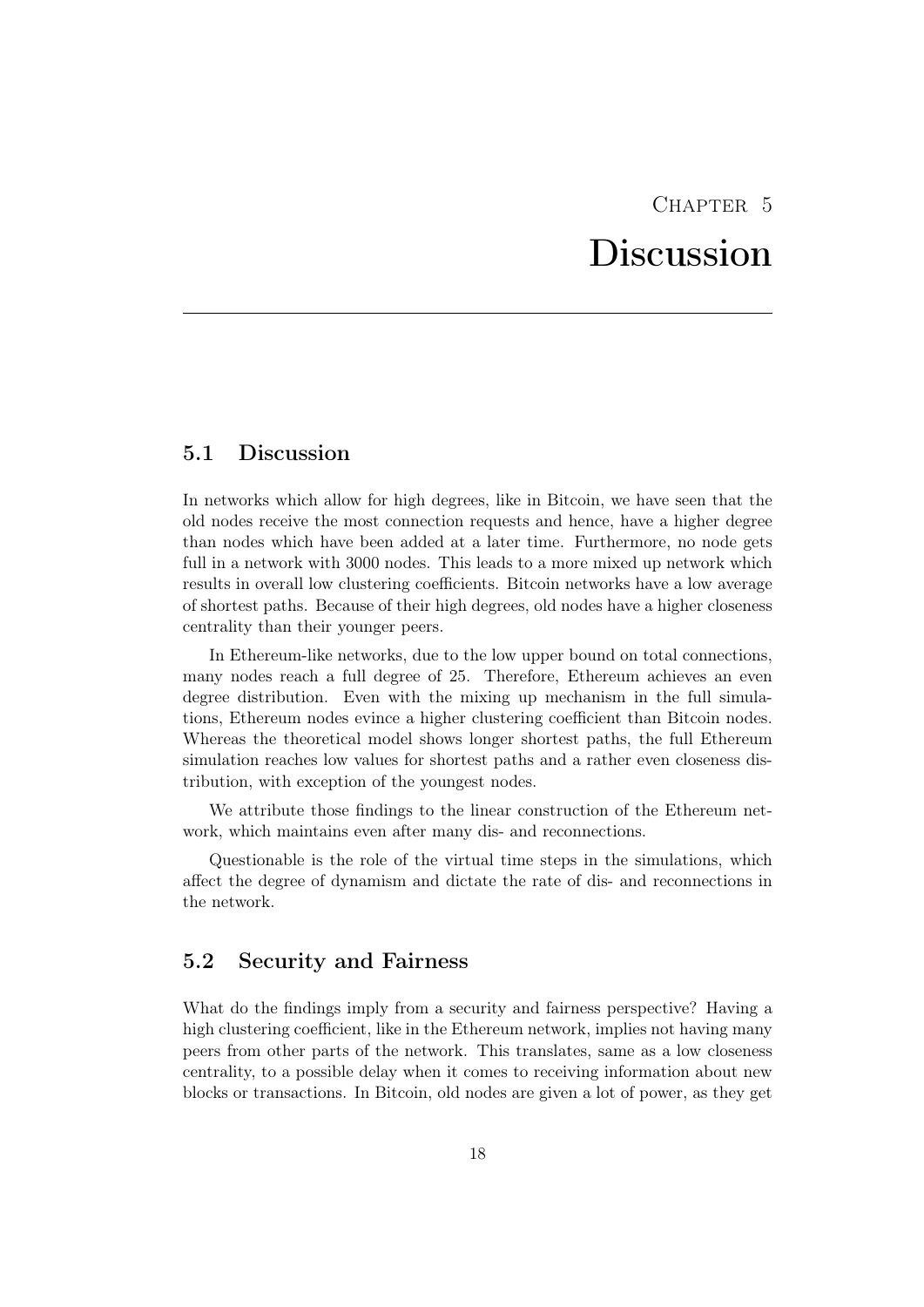### 5. Discussion 19

connected to the most. This is also not what is best from a security and fairness perspective. If shortest paths are long, it gives a higher chance of succeeding in a front runner attack [\[4\]](#page-25-4). Ethereum-like networks should have a mechanism to mix the network up. It is essential to have an upper bound on connections, especially incoming ones, to mitigate eclipse attacks [\[5,](#page-25-5) [6\]](#page-25-6). A connection bound between the ones of Bitcoin and Ethereum seems best.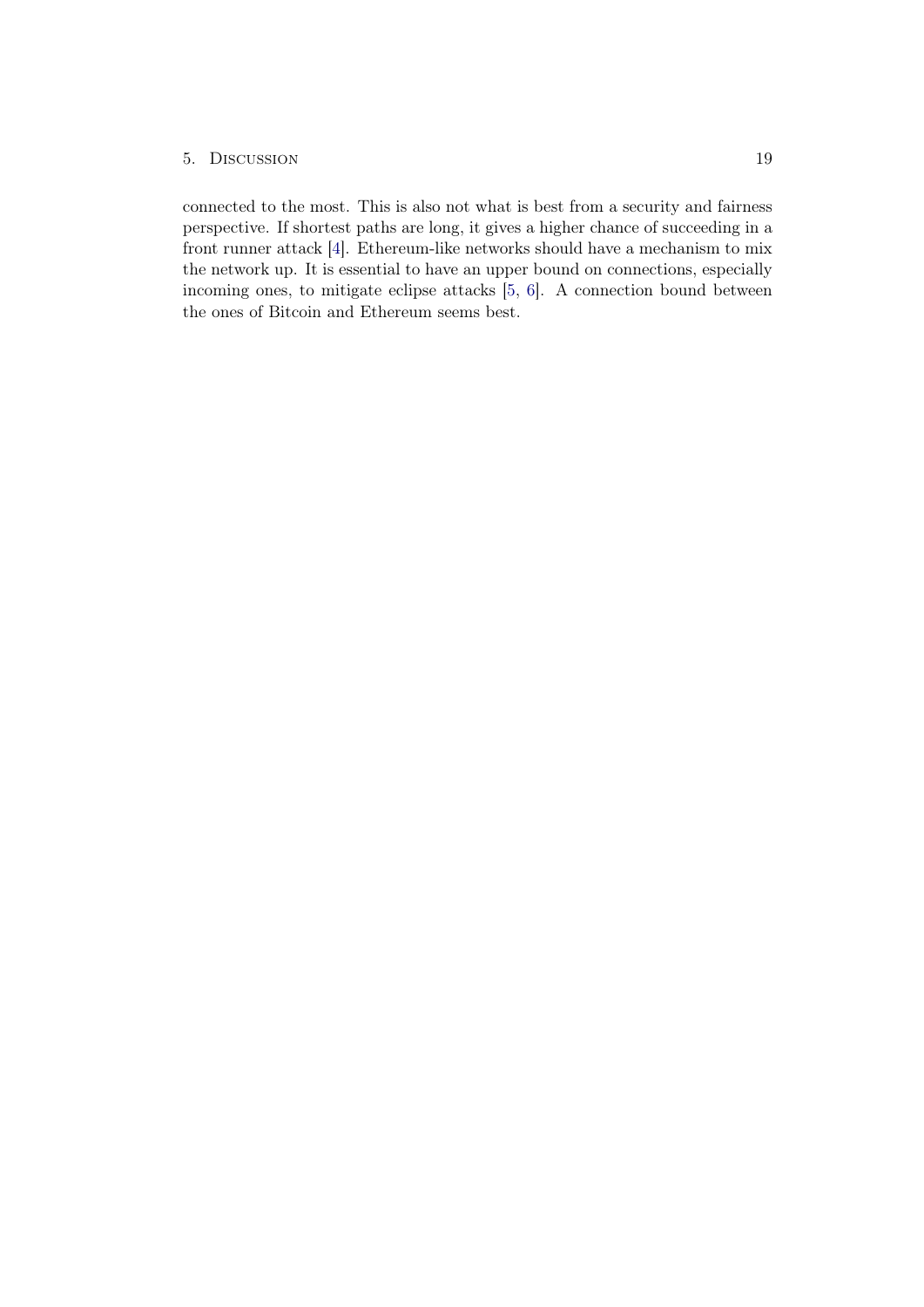# CHAPTER 6

# <span id="page-24-0"></span>Conclusion & Future Work

# <span id="page-24-1"></span>6.1 Conclusion

In this thesis, we compared degrees, clustering coefficients, shortest paths, closeness centrality and the connection distribution of simulated Bitcoin and Ethereum peer-to-peer networks. Furthermore, we built a theoretical model to calculate those properties. Then, we compared them to the results of lite simulations, which have been adapted to observe the effects of the different peer-choosing mechanisms.

From our study, we find that the Ethereum network has a linear construction, which leads to an even degree and closeness distribution and high clustering, but still manages to have short average shortest paths. From a security and fairness perspective, its better to have an even degree- and closeness-distribution like Ethereum, low clustering coefficients like Bitcoin and short average shortest paths, which is reached by both.

# <span id="page-24-2"></span>6.2 Future work

An interesting future direction would be extensions to the theoretical model to account for connection dynamics, where nodes go offline, reconnect, and retry to establish connections to other nodes upon failure, as well as shortest path results for bigger networks. Interesting would be to apply analysis of more network properties, considering, e.g., state and location of nodes, have single nodes deviate from the protocol or even attack the network. How much the dynamics in connections affect the topology poses the most important open question.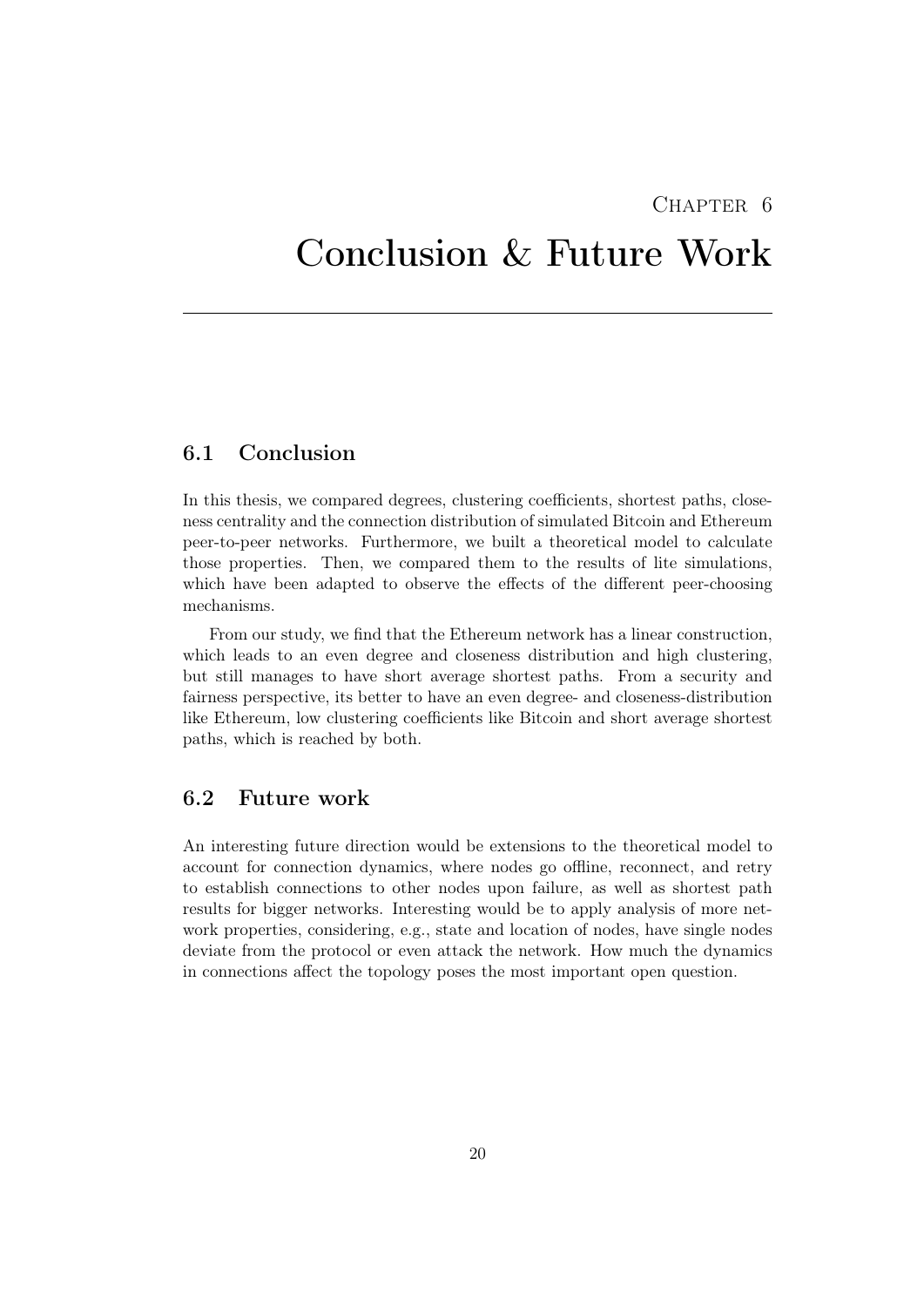# Bibliography

- <span id="page-25-1"></span><span id="page-25-0"></span>[1] D. Spielmann, "Evaluation of network connection strategies in cryptocurrencies," Oct. 2019, bachelors thesis, ETH Zurich.
- <span id="page-25-2"></span>[2] R. Albert and A.-L. Barabási, "Statistical mechanics of complex networks," Reviews of Modern Physics, vol. 74, no. 1, p. 47–97, Jan 2002. [Online]. Available: <http://dx.doi.org/10.1103/RevModPhys.74.47>
- <span id="page-25-3"></span>[3] Y. Marcus, E. Heilman, and S. Goldberg, "Low-resource eclipse attacks on ethereum's peer-to-peer network," IACR Cryptol. ePrint Arch., vol. 2018, p. 236, 2018.
- <span id="page-25-4"></span>[4] S. Eskandari, S. Moosavi, and J. Clark, "Sok: Transparent dishonesty: frontrunning attacks on blockchain," 2019.
- <span id="page-25-5"></span>[5] G. Xu, B. Guo, C. Su, X. Zheng, K. Liang, D. S. Wong, and H. Wang, "Am i eclipsed? a smart detector of eclipse attacks for ethereum," Computers  $\&$  Security, vol. 88, p. 101604, 2020. [Online]. Available: <https://www.sciencedirect.com/science/article/pii/S0167404818313798>
- <span id="page-25-6"></span>[6] E. Heilman, A. Kendler, A. Zohar, and S. Goldberg, "Eclipse attacks on bitcoin's peer-to-peer network," in 24th USENIX Security Symposium (USENIX Security 15). Washington, D.C.: USENIX Association, Aug. 2015, pp. 129–144. [Online]. Available: [https://www.usenix.org/conference/](https://www.usenix.org/conference/usenixsecurity15/technical-sessions/presentation/heilman) [usenixsecurity15/technical-sessions/presentation/heilman](https://www.usenix.org/conference/usenixsecurity15/technical-sessions/presentation/heilman)
- <span id="page-25-7"></span>[7] E. Katzav, M. Nitzan, D. ben Avraham, P. L. Krapivsky, R. Kühn, N. Ross, and O. Biham, "Analytical results for the distribution of shortest path lengths in random networks," EPL (Europhysics Letters), vol. 111, no. 2, p. 26006, Jul 2015. [Online]. Available: <http://dx.doi.org/10.1209/0295-5075/111/26006>
- <span id="page-25-8"></span>[8] M. Nitzan, E. Katzav, R. Kühn, and O. Biham, "Distance distribution in configuration-model networks," Physical Review E, vol. 93, no. 6, Jun 2016. [Online]. Available: <http://dx.doi.org/10.1103/PhysRevE.93.062309>
- <span id="page-25-9"></span>[9] "Ethereum source code," [https://github.com/ethereum/go-ethereum,](https://github.com/ethereum/go-ethereum) 2021.
- <span id="page-25-10"></span>[10] "Code repo," [https://github.com/alainga/networksim,](https://github.com/alainga/networksim) 2021.
- <span id="page-25-11"></span>[11] A. Biryukov, D. Khovratovich, and I. Pustogarov, "Deanonymisation of clients in bitcoin p2p network," 2014.